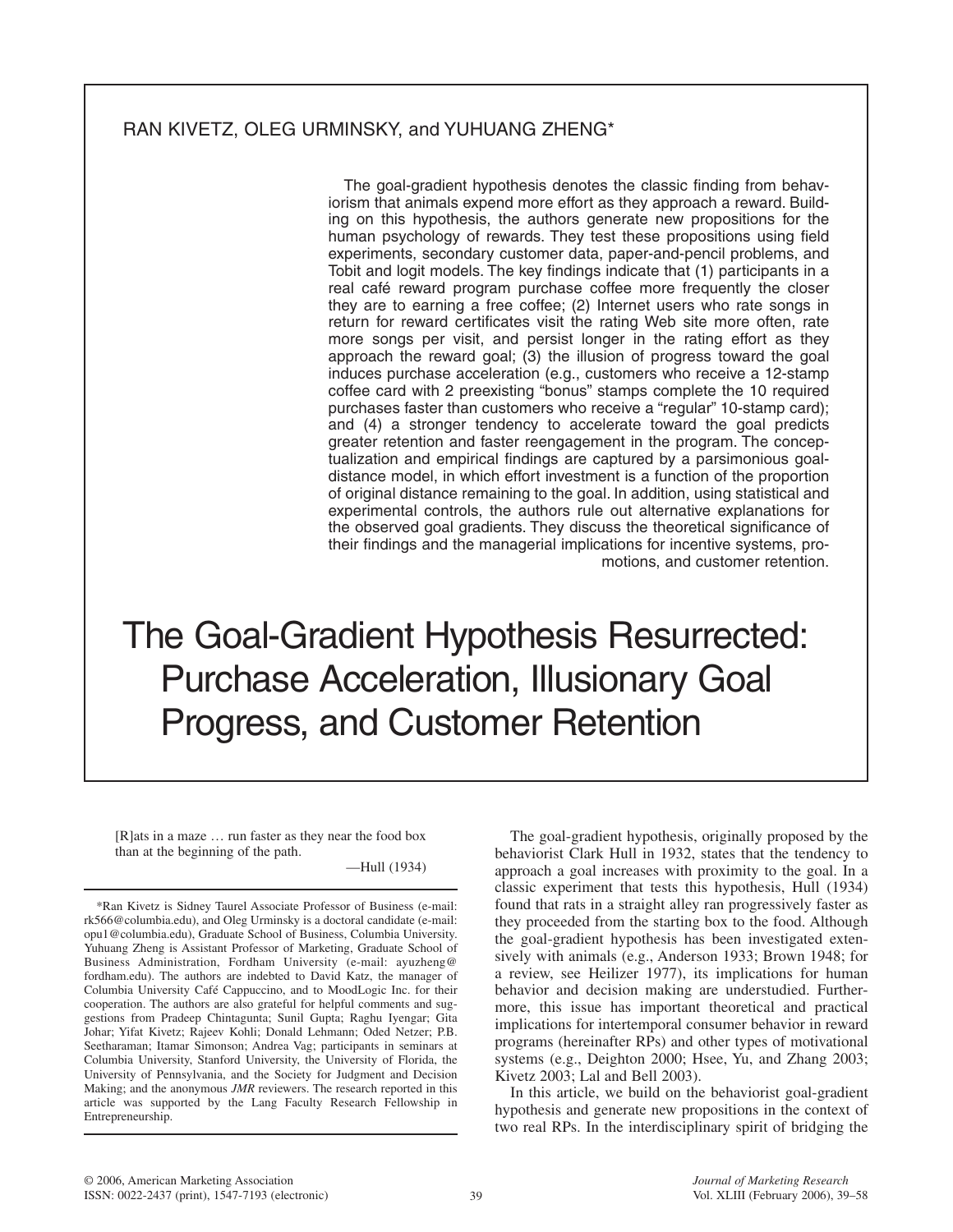consumer behavior and marketing science fields (Winer 1999; Wittink 2004), we investigate these propositions using various methods, data, and modeling approaches (e.g., field experiments, paper-and-pencil problems, and secondary customer data; hazard rate, Tobit, and logit models). Consistent with the goal-gradient hypothesis, its corollaries, and their adaptation to the human psychology of rewards, some key findings indicate the following:

- •Members of a café RP (e.g., "buy ten coffees, get one free") purchase coffee more frequently the closer they are to earning a free coffee (on average, interpurchase times decrease by 20% or .7 days throughout the program).
- •The findings generalize beyond coffee purchases to effort involving repeatedly rating music over the Internet and goal gradients operationalized by acceleration in intervisit times, lift in rating quantities, and enhanced persistence closer to the reward threshold.
- •The illusion of progress toward the goal induces purchase acceleration. For example, customers who receive a 12-stamp coffee card with two preexisting "bonus" stamps complete the ten required purchases faster than customers who receive a "regular" 10-stamp card. Process experiments show that the illusionary goal progress effect cannot be explained by rival accounts, such as sunk cost.
- •Consistent with the notion that a steeper goal gradient indicates a stronger motivation to earn rewards, people's tendency to accelerate toward their first reward predicts a greater probability of retention and faster reengagement in the program.
- •We capture all of the findings with a parsimonious goaldistance model (GDM), in which effort investment is a function of the proportion of original distance remaining to the goal (i.e., psychological distance).
- •The observed purchase and effort acceleration cannot be explained by habituation, expiration concerns, other time-trend effects, or heterogeneity bias. For example, we observe goalmotivated acceleration after accounting for weekly sales and other time-varying covariates, and we find a majority of accelerators after accounting for unobserved heterogeneity in both the hazard rate and the tendency to accelerate. Notably, purchase and effort rates reset (to a lower level) after the first reward is earned and then reaccelerate toward the second reward goal.

We organize this article as follows: We begin with a brief review of the behaviorist goal-gradient hypothesis and consider its relevance for the context of incentive systems. Then, we propose a theoretical GDM that incorporates the goal-gradient hypothesis. In subsequent sections, we use this model to generate and test new propositions that highlight the intriguing consequences of the goal-gradient hypothesis for the human psychology of rewards: We discuss a real café RP and a discrete-time proportional hazard rate model used to test for purchase acceleration; we report field and questionnaire experiments that test the effect of illusionary goal progress; we report data from a second real incentive system, which generalizes the findings to acceleration and persistence in effort involving repeatedly rating music; and we explore the implications of the goal gradient for customer retention. Finally, we discuss the theoretical and managerial implications of this research.

# *THE GOAL-GRADIENT HYPOTHESIS IN BEHAVIORISM*

Originally formulated by Hull (1932) and refined by Miller (1944), the goal-gradient hypothesis states that the tendency to approach a goal increases with proximity to the goal. The strongest evidence for this hypothesis has been obtained in the context of animal learning, consistent with Hull's (1932, p. 42) prediction "[t]hat animals in traversing a maze will move at a progressively more rapid pace as the goal is approached." Hull (1934) constructed a straight runway with electrical contacts placed so that he could precisely measure the time it took rats to cross each of several six-foot sections. The key finding, which was replicated in several variations of the procedures and the apparatus, indicated that the animals ran faster the closer they were to the food reward. Figure 1 displays a typical set of results from Hull (1934) that reveals this pattern. In another widely quoted study, Brown (1948) attached rats to an apparatus that recorded the force in grams with which the rats pulled (toward the region of reinforcement) when stopped either close to or far from the food. Consistent with the goalgradient hypothesis, rats that were stopped closer to the food pulled more strongly than those stopped farther away (see also Anderson 1933).

A review of the literature (Heilizer 1977) reveals that most goal gradients were obtained with rats and physical responses (e.g., speed of locomotion). A considerable portion of goal-gradient studies examined issues that are not directly related to the current investigation, such as con-

Figure 1 TYPICAL FINDINGS FROM HULL'S (1934) EXPERIMENTS WITH **RATS** 



Notes: This is a composite graph from 11 blind rats, showing the length of time it took to traverse the several sections of a straight runway that extended from the starting box beginning at Segment 0, continued to the food, and finished some 21 inches beyond Segment 5. The several points on the curve represent means from approximately 160 measurements.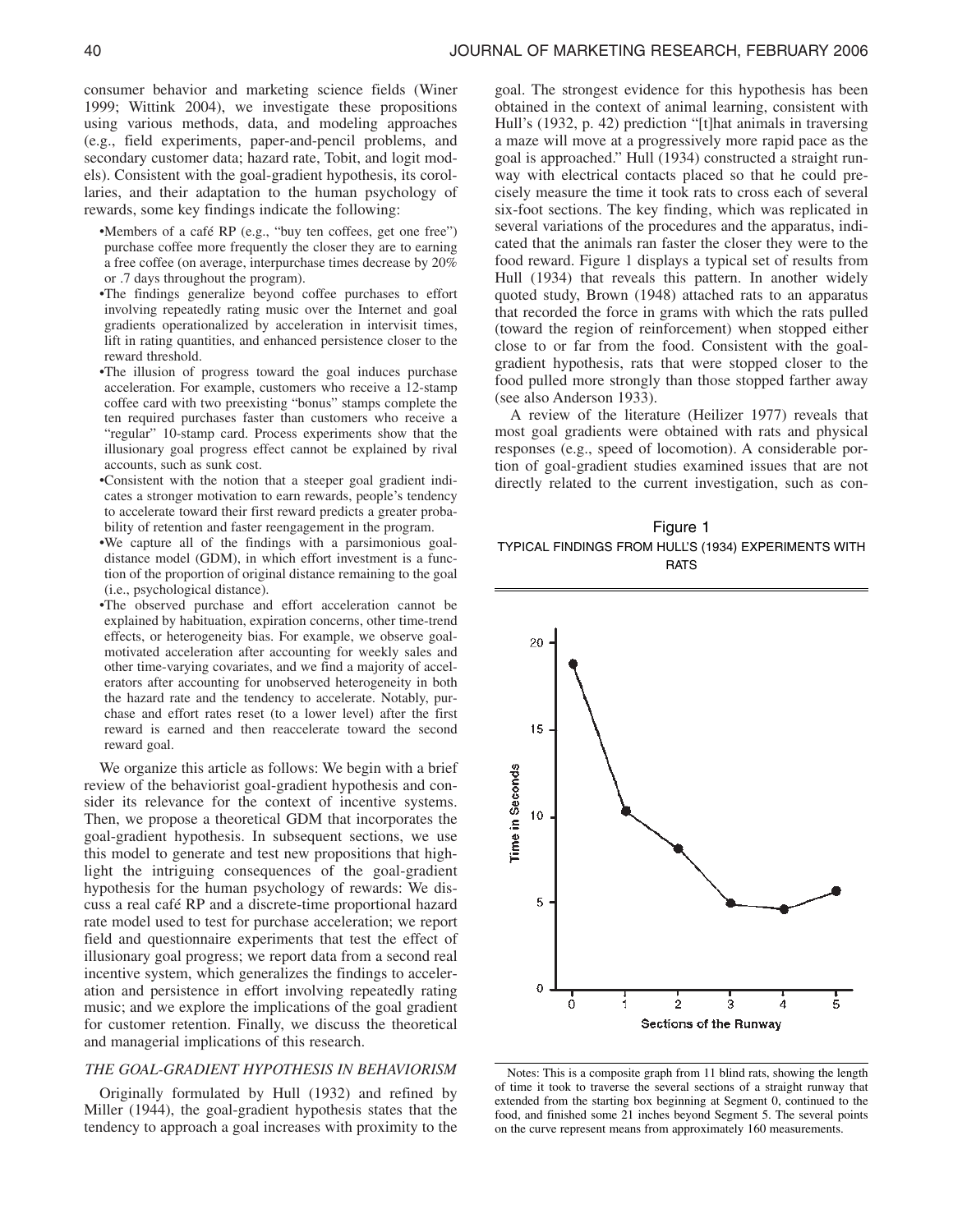trasting approach versus avoidance gradients (e.g., Förster, Higgins, and Idson 1998). The limited research conducted with humans used mostly physiological measurements (e.g., galvanic skin response, heart rate, arm pressure) that were noninstrumental for goal achievement. As Heilizer (1977) details, it is difficult to interpret noninstrumental behaviors and physiological measurements as evidence supporting (or refuting) the goal-gradient hypothesis. To the best of our knowledge, there is no published study that provides unequivocal evidence of a systematic, behavioral goal gradient in humans. Thus, a primary goal of this article is to test for behavioral (approach) goal gradients and their various operationalizations (timing, quantity, and persistence of effort).

In this research, we use real RPs as an empirical context for an investigation of the goal-gradient hypothesis. Such programs share a common underlying structure, whereby people need to invest a stream of efforts to earn future rewards. This general effort–reward structure applies to many decision contexts and life domains, including consumer loyalty programs, employee incentive systems, sales force bonus plans, patient compliance programs, and even academic tenure tracks. Nevertheless, it is noteworthy that the empirical impact of RPs on actual customer behavior is still largely undetermined (cf. Dowling and Uncles 1997; Lewis 2004; Sharp and Sharp 1997).

# *THEORY AND MODEL*

The notion that progress and distance to the goal affect consumer motivation is supported by theories of social cognition and human decision making. Dynamic models of motivation (e.g., Atkinson 1957; Lewin 1951; Miller 1944) propose that people possess a strong achievement drive, which is heavily influenced by goals. Carver and Scheier's (1990) cybernetic control model suggests that comparisons of the rate of progress toward the goal with a relevant criterion generate affect; when progress exceeds (falls short of) the criterion, positive (negative) affect arises (see also Fishbach and Dhar 2005; Soman and Shi 2003). Researchers have also highlighted the impact of people's psychological distance from their outcomes and goals on decision making and behavior (Lewin 1951; Trope and Liberman 2003). In addition, Heath, Larrick, and Wu (1999) propose that as a result of the diminishing sensitivity of prospect theory's value function, people should exert more effort as they near their (self-imposed) goals. In summary, prior theorization about human motivation, affect, and cognition supports the relevance of the goal-gradient hypothesis for the human psychology of rewards.

What are the implications, then, of the goal-gradient hypothesis for RPs? As Kivetz (2000) originally proposed, the notion that achievement motivation increases with smaller goal distance suggests that customers accelerate and persist in their efforts as they near the program's incentive threshold (i.e., the reward requirement or goal). The operationalization of "effort acceleration" depends on the specifics of the particular RP. When the program requirements involve discrete purchases or incidents (e.g., "stay ten nights, and earn a reward"), the acceleration will manifest in more frequent activity (shorter interpurchase or intervisit times). When the RP is structured so that more intense activity (e.g., a larger purchase or more units of effort) in

any single visit earns more credits toward the reward (e.g., "earn one point for each dollar spent"), acceleration may be detected through both shorter interpurchase times and increased purchase (or effort) quantities. In the current research, we investigate both temporal and quantity operationalizations of goal-motivated acceleration. We also examine various forms of RP effort, including real purchases (of coffee) and actual work (rating music online). Finally, we generalize the goal-gradient hypothesis by examining whether people persist longer in their effort as a function of smaller goal distance. Next, building on prior research, we develop a parsimonious GDM that incorporates the aforementioned and other predictions.

### *The GDM*

A great deal of research in psychophysics and judgment and decision making has shown that perception and preference are sensitive to relative rather than absolute dimensions. For example, Stevens (1957) and his predecessors demonstrate that sensory experiences reflect ratio (proportionality) judgments rather than absolute magnitude differences. Preference and choice have also been shown to be relative rather than absolute, depending on such factors as the salient reference point (Kahneman and Tversky 1979), the relative positions of other alternatives in the choice set (Huber, Payne, and Puto 1982; Simonson and Tversky 1992), the relative accuracy and effort of decision strategies (Payne, Bettman, and Johnson 1992), the preferences of other people (Kivetz and Simonson 2003), and the relative (proportional) value of the choice options (Herrnstein and Prelec 1991).

The sensitivity to relative and reference values suggests that consumers spontaneously consider their distance to a goal, incorporating the total distance as a reference point, which leads to an evaluation of relative goal distance. Accordingly, we conceptualize and model the psychological (or perceived) goal distance as the proportion of the total (original) distance remaining to the goal. We define this distance as  $d_t = (r - n_t)/r$ , where r is the perceived total effort requirement of the reward (i.e., the starting distance to the goal) and  $n_t$  is the amount of the requirements already fulfilled by a person at time t. The observed measure  $d_t$  has a possible range from 1 to 0, such that 1 occurs when no progress toward the goal has yet been made and 0 occurs when the goal is achieved. The goal-gradient hypothesis implies that the latent (unobserved) motivation at time t to achieve the goal  $(m_t^*)$  is a decreasing function of  $d_t$ ; that is,  $\partial m_t^* / \partial d_t < 0.1$ 

Because the underlying motivation to achieve the reward is unobserved, we model the customer's observed behavior (or effort investment). Because the observed effort should increase with stronger goal motivation, we expect there to be greater effort with smaller proportional goal distance

<sup>1</sup>Consumers can still be sensitive to absolute magnitude, and the conceptualization of psychological goal distance in proportional terms is likely to apply only within a reasonable empirical range. Note that Hull (1934) reports that the goal gradient of a 20-foot runway resembles a foreshortened (proportionally contracted) gradient from a 40-foot runway. This finding can be captured by modeling the rats' behaviors as a function of proportional but not absolute goal distance.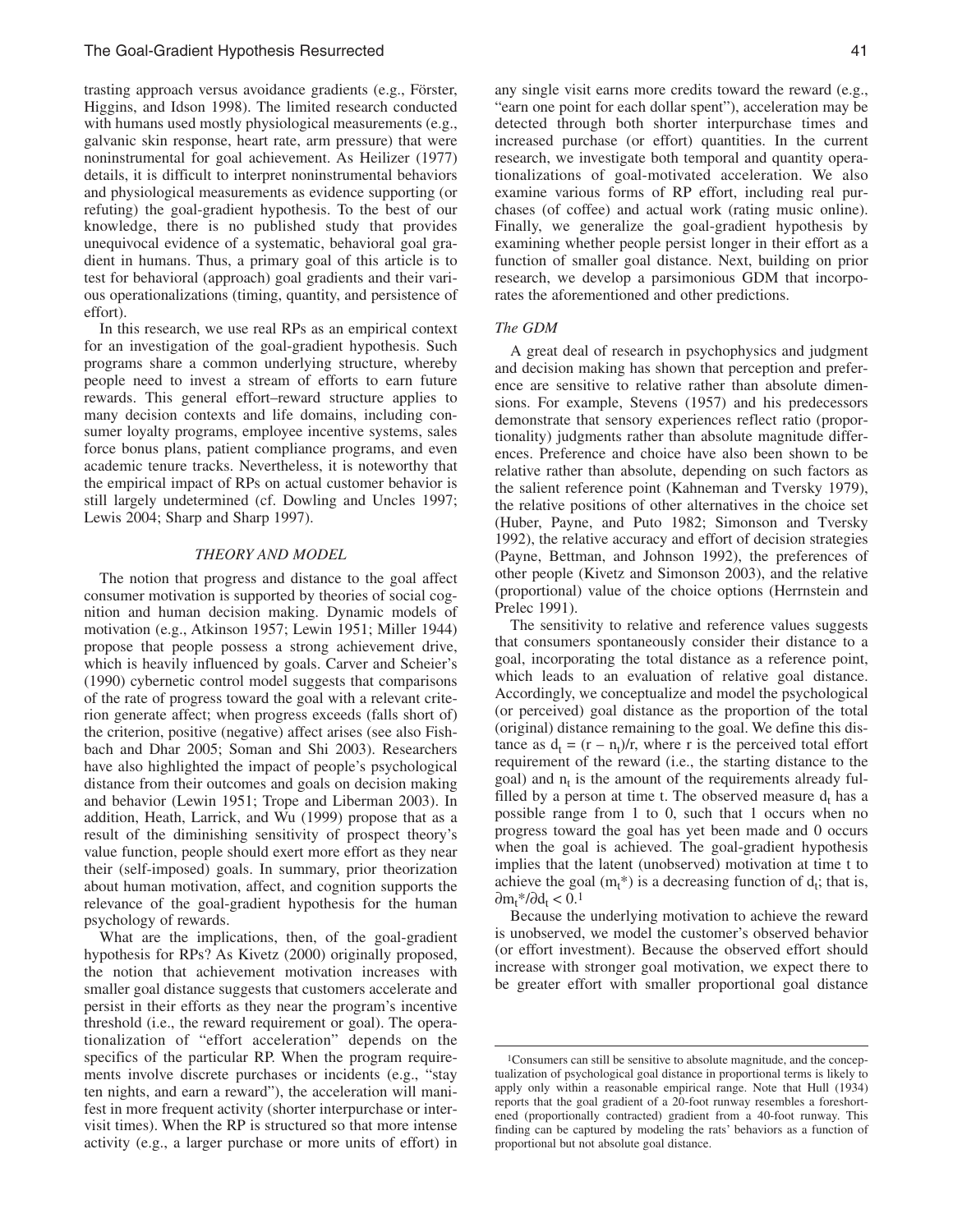$(d_t)$ . We use different operationalizations of the GDM that capture observed effort behavior as a function of  $d_t$ . Thus:

H1: Consumers accelerate their efforts to earn a reward as the psychological distance  $(d_t)$  to the reward goal decreases.

Next, we test  $H_1$  using a real café RP. We subsequently extend the goal-gradient hypothesis to the particularities of consumer behavior by exploring its implications for customer retention and by investigating the effects of illusionary goal progress. The latter allows for a direct test of the effect of proportional versus absolute goal distance and for ruling out rational accounts of the goal-gradient effect, such as time discounting.

# *THE CAFÉ RP*

To facilitate a strong and realistic test of intertemporal behavior, we conducted a field study in which customers made real coffee purchases in the context of an actual café RP. By tracking purchases, we were able to test for purchase acceleration toward the reward goal (i.e.,  $H_1$ ). The study included two control groups: (1) members from whom we "bought back" incomplete cards and (2) customers participating in an experimental control program that was identical to the actual RP, except that purchasing coffee did not earn rewards. The inclusion of these control groups enabled us to compare the intertemporal purchase behavior of redeemers and nonredeemers (i.e., "loyals" and "defectors") and to examine differences between reinforced and nonreinforced behavior. We also investigate alternative explanations using various methodologies, including testing a key corollary termed "postreward resetting," exploring the behavior of the two aforementioned control groups, and incorporating unobserved heterogeneity in the tendency to accelerate.

### *Method*

The participants in the field study were customers of a café located within the campus of a large East Coast university. At the time of data collection, the café had several oncampus locations. Customers were offered free enrollment in a café RP, in which they needed to make ten coffee purchases to earn a reward. To enable the tracking of their purchases, members were required to carry a frequent-coffeebuyer card (see Figure 2, Panel A). They received one stamp on the card for each coffee purchase they made (only one stamp per visit was permitted). Stamps were printed with six-wheel automatic numbering machines that, unbeknownst to customers, sequentially numbered each stamp issued (these numbers did not resemble dates). After members accumulated ten stamps from any combination of the café locations, they were eligible for a free coffee redeemable on their next visit to one of the café locations.2 Members were asked to indicate their name and e-mail address on the back of the card, which enabled us to match cards redeemed by the same member. Overall, we obtained 949 completed (i.e., redeemed) ten-stamp cards, recording approximately 10,000 coffee purchases.

*Buyback of incomplete cards*. The design of the café RP enabled us to collect only those cards that were completed and redeemed for a reward. Therefore, to sample from the broader member population (i.e., including the members that would otherwise fail to complete or redeem their card), we instituted a card buyback offer. Research assistants posing as café employees approached individual card-holding members and offered them the opportunity to return their cards to the café (regardless of the number of stamps on them) for a cash award of \$4 per card and a 1% chance to win \$100. Members were told that the cards were needed for the café's customer research. Overall, we acquired 73 buyback cards.

*Recruitment of experimental control group with transparent cards*. We recruited 42 customers for an experimental control condition in which they carried "transparent cards." These cards were similar to the regular ten-stamp card but

Figure 2 THE CAFÉ RP CARDS

|  |  |  | Café Cappuccino at Columbia University<br>Buy 10 American Coffees and get one<br>American Coffee or one baked good FREE |   |    |  |                             |                          |  | Café Cappucci<br>Buy 12 Amer<br>American Coffe |
|--|--|--|-------------------------------------------------------------------------------------------------------------------------|---|----|--|-----------------------------|--------------------------|--|------------------------------------------------|
|  |  |  | 6<br>One stamp per visit « Free reward redeemable on next visit                                                         | 8 | ΙU |  | co<br>ທ<br>₩<br>ຕ<br>w<br>– | co<br>מנ<br>d۲<br>œ<br>w |  | 5<br>One stamp ger visit -:                    |

*A: 10-Stamp Card B: 12-Stamp Card with Two "Bonus" Stamps*



<sup>2</sup>Members could also earn a free baked good of equal monetary value (biscotti, croissant, or muffin). However, the majority (85%) of reward redemptions were for coffee, and the results did not differ on the basis of the redeemed reward.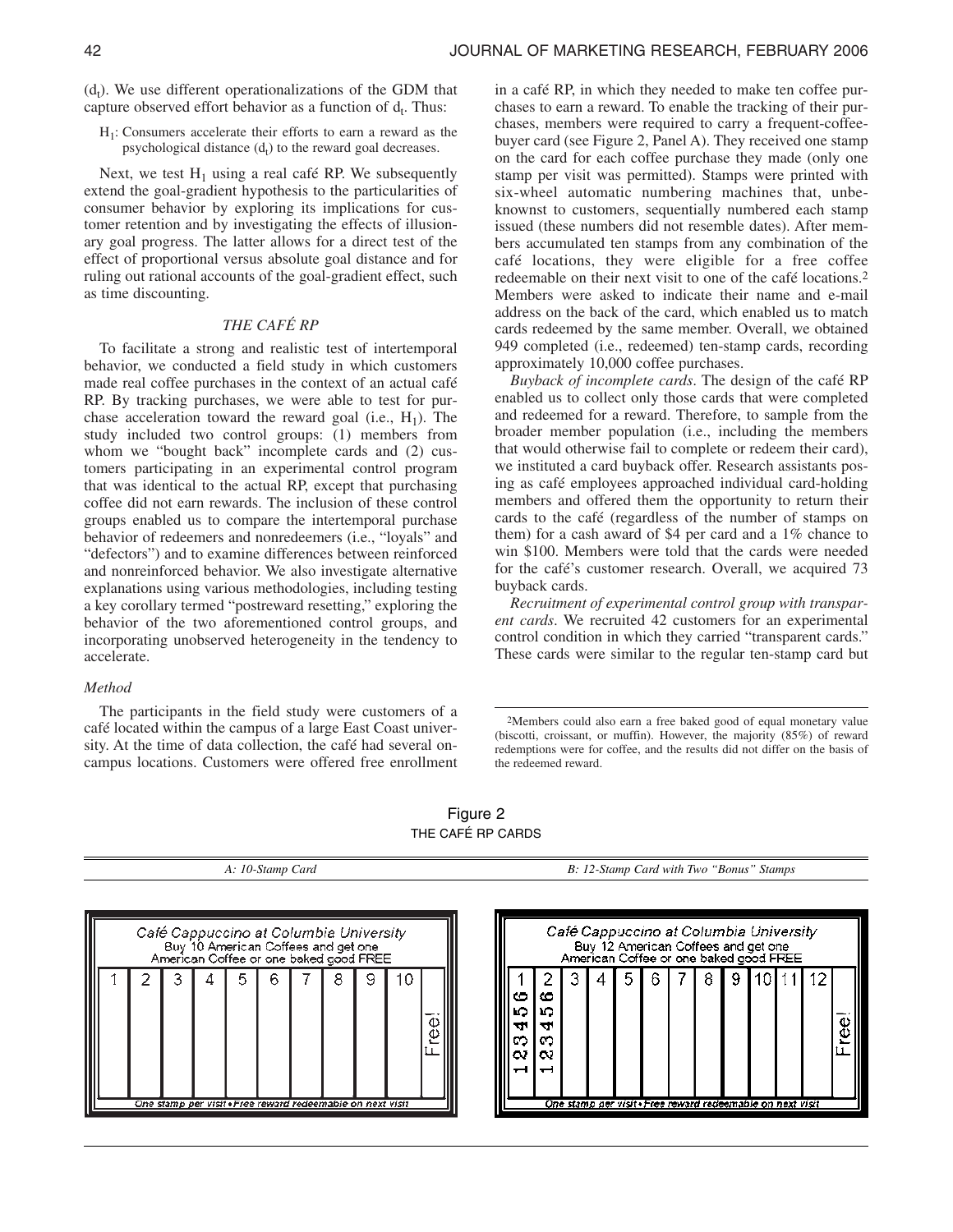were marked on the back so that they could not be redeemed for a reward. The control customers were randomly sampled from the population of program members. Research assistants (posing as café employees) intercepted customers who requested a regular program card and offered instead to enroll them in a "purchase-habit" study designed to help the café management better understand its customers. Participants were asked to carry a "transparent" card and have it stamped every time they made a qualifying purchase at the café. They received \$5 when they agreed to participate in the study, and they were told that they would receive \$15 more when they surrendered their cards six weeks later, regardless of how many coffee purchases they made during that time. We verified that control participants did not use the regular RP cards during the study.

# *Results*

A plot of the raw mean interpurchase times, aggregated across all redeemed cards (excluding transparent and buyback cards), demonstrates purchase acceleration as a function of smaller goal distance (see Figure 3).3 Consistent with  $H_1$ , as members accumulated more stamps on their cards, the average length of time before their next coffee purchase decreased. The mean difference between the first and the last observed interpurchase times was  $.7 \text{ days}$  (t = 2.6,  $p < .05$ ), representing an average acceleration of 20% from the first to the last interpurchase time. As an estimate of the overall effect of acceleration on the average card, it is possible to compare the mean observed time to complete a card, which was 24.6 days, with the number of days it would have taken to complete a card at the rate of the first observed interpurchase time, which was 29.4 days. This yields a difference of nearly 5 days (16%) in card completion time.

3We excluded from the analysis days on which the café was closed.





Although the analysis of raw data provides preliminary support for purchase acceleration  $(H_1)$ , it does not account for various important factors. Accordingly, we used more sophisticated data analysis, namely, a discrete-time proportional hazard rate model. This modeling approach incorporates time-varying covariates and controls (e.g., weekly number of issued stamps) intended to rule out alternative explanations, such as time-trend effects. Our modeling approach also enables us to account for unobserved heterogeneity (i.e., individual differences in base purchase rates and acceleration tendencies).

*Hazard rate modeling methodology*. In the main data set, each row represented one day per customer on a card on which the customer could have made a purchase; we included the days after the first stamp was received up to the day of the last stamp. There are variables in the data set at the customer level, day level, and card level. Overall, from 949 completed (i.e., redeemed) ten-stamp cards that captured nearly 10,000 coffee purchases, this data set yielded 29,076 rows of data.

Hazard rate models (Cox 1972) are an important method to model interpurchase times. In these models, the instantaneous probability of purchase (called the hazard function, h[t]) is estimated, conditional on the amount of time since the prior purchase. In the discrete-time model (Gupta 1991; Helsen and Schmittlein 1993), the hazard model likelihood is decomposed into probabilities of purchase within given time intervals.

In a hazard rate model, the baseline continuous survival function S(t) represents the probability that no purchase will occur after time t has elapsed since the previous purchase:

(1) 
$$
S(t) = exp \left[ - \int_{0}^{t} h(u) du \right].
$$

We used a discrete-time proportional hazard model parameterized as the discretized survival function. In line with Seetharaman and Chintagunta's (2003) derivation, the full discretized survival function can be expressed as a function of the baseline hazard function h(t), time-varying covariates  $X_t$  (including the proportional distance to the goal), and estimated covariate coefficients  $\beta$  (including a constant term):

(2) 
$$
S(t, X_t) = exp \left[ - \sum_{u=1}^{t} e^{X_u \beta} \int_{u-1}^{u} h(w) dw \right].
$$

In our application, we decompose the survival function into day-specific components, and our dependent variable is the probability of purchase on a given day, conditional on no purchase having yet occurred:

(3) 
$$
Pr(t, X_t) = 1 - \frac{S(t, X_t)}{S(t - 1, X_{t - 1})} = 1 - exp \left[ -e^{X_t \beta} \int_{t_l}^{t_u} h(u) du \right]
$$
  
=  $1 - \left[ \frac{S(t_u)}{S(t_l)} \right]^{e^{X_t \beta}}$ .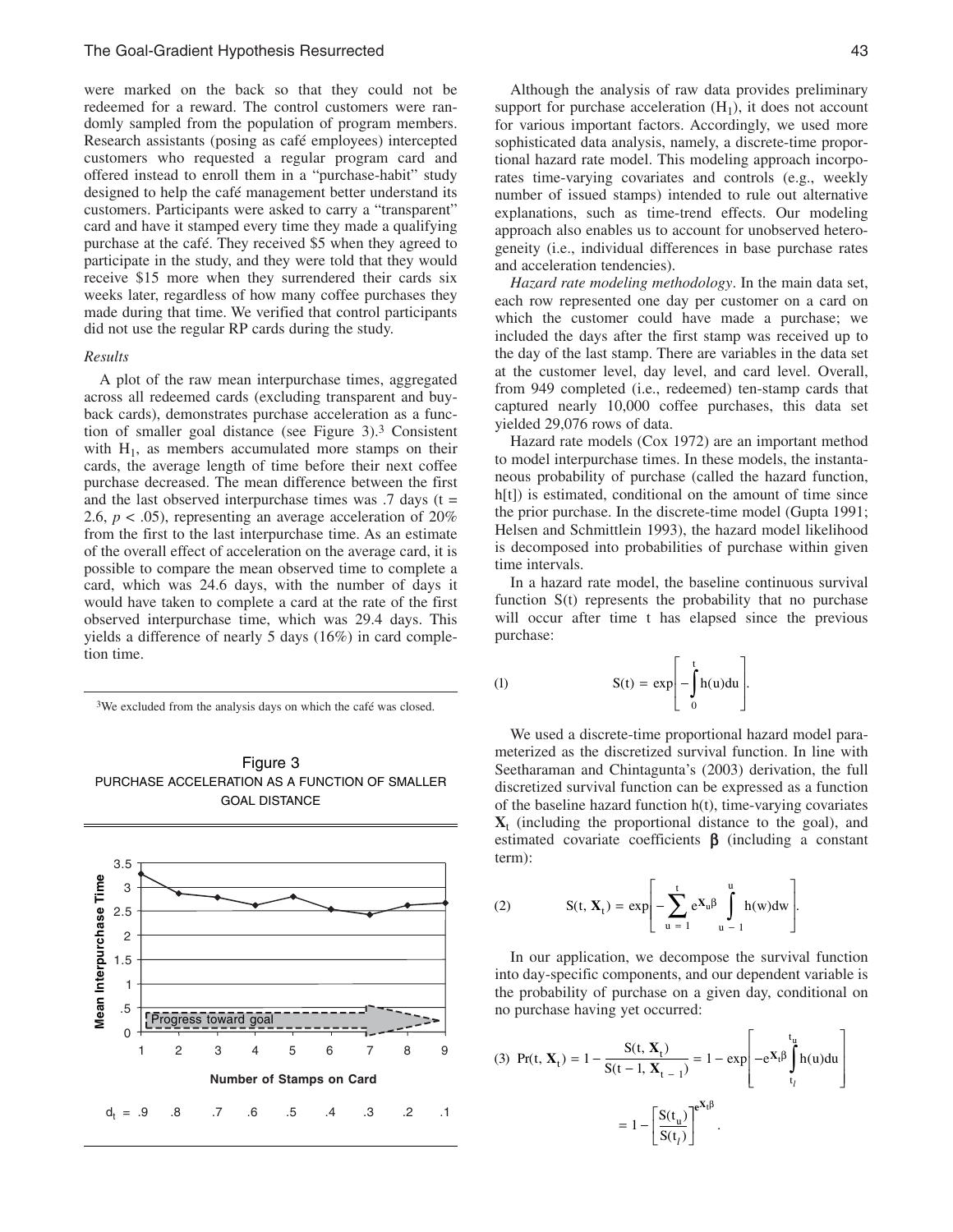In conducting our analysis at the day level, we assume that each day is a potential purchase occasion, except for days on which the café is closed. Because we estimate each day's probability as the difference in survival probability from the start of the day to the end of the day, it was necessary to code each day t as a range of continuous times between the lower bound  $t_l$  and the upper bound  $t_u$  when applying Equation 3. Purchases made on the same day were coded as occurring between time  $t_l = 0$  and time  $t_u = .5$ , purchases on the subsequent day were coded as occurring between  $t_l$  = .5 and  $t_u$  = 1.5, and so forth. In the following likelihood function for an observed purchase, we denote the observed number of days elapsed at time of purchase by T, and we code an indicator function  $\delta_{v}$ , which represents whether a purchase occurred on day v ( $\delta_y$  = 1) or did not occur on day v  $(\delta_{v} = 0)$ :

(4) 
$$
L = \prod_{v=0}^{T} Pr(v, \mathbf{X}_v)^{\delta_v} [1 - Pr(v, \mathbf{X}_v)]^{1 - \delta_v}.
$$

The full likelihood is the product of all the purchasespecific likelihoods across cards and customers (Seetharaman and Chintagunta 2003).

We determined the best-fitting base hazard function with Schwarz's Bayesian information criterion (BIC) measure. The BIC measure trades off improvements in the loglikelihood for increases in the number of parameters. We used latent classes to account for unobserved heterogeneity in the hazard rate parameters (Kamakura and Russell 1989), which is important to rule out heterogeneity bias. Because the unit of analysis in the latent-class model is the customer, we took into account the common error variance when multiple cards belonged to a single individual, and we specifically accounted for cross-customer unobserved heterogeneity.4 The latent-class modeling can be considered a nonparametric multivariate distribution on the hazard rate parameters across participants; each latent class represents a support point in the distribution. Although we found significant unobserved heterogeneity in the hazard rate parameters, when we ran the models without latent-class segmentation, all of the results still held. In all models, we used GAUSS software to implement Newton–Raphson maximum likelihood estimation, and we determined the number of latent classes using the BIC criterion.

*Analyses of acceleration with common parameters across consumers*. In this subsection, the primary focus of our modeling is the effect of goal distance on interpurchase times. Recall that the distance to the reward goal is captured with the measure  $d_t = (r - n_t)/r$ . In the café RP,  $n_t$  is the number of stamps accumulated on the card at time t, and r is the total number of required stamps. Given that in the main data set we model probability of purchase when there are between 1 and 9 stamps accumulated on the card (and  $r =$ 10), the measure  $d_t$  ranges between  $.9$  and  $.1$ .

To test the goal-gradient hypothesis  $(H_1)$  in this and the subsequent empirical applications, we constructed the GDM, which includes linear and quadratic parameters that capture the effect of goal distance on observed behavior.5 Here, we added the GDM as a covariate in the proportional hazard model. We parameterized the model by defining the probability of purchase for customer i on a given day t as follows:

(5) 
$$
Pr_i(t, \mathbf{X}_{it}) = 1 - \left[\frac{S(t_u)}{S(t_l)}\right]^g,
$$

where

 $g = \exp[\beta_0 + \beta_1 d_{it} + \beta_2 (d_{it} - d_i)^2 + \gamma X_{it}];$ 

- $S(t)$  = the baseline survival function;
- $d_{it}$  = the proportion of total distance remaining to the goal for individual i at time t;
- $d_{it} d_i$  = the mean-centered proportion of total distance remaining to the goal;
- $β<sub>1</sub>$  and  $β<sub>2</sub> =$  the linear and quadratic goal-distance parameters, respectively;
	- $X_{it}$  = the vector of covariates (i.e., control variables); and
	- $\gamma$  = the corresponding vector of coefficients.

The parameters for estimation in the GDM are the intercept  $\beta_0$ , the goal-distance parameters  $\beta_1$  and  $\beta_2$ , and the vector of coefficients γ. Consistent with  $H_1$ , we expect the parameter  $β_1$  to be less than zero, capturing the predicted increase in the probability of purchase (hazard rate) as a function of smaller goal distance  $(d_{it})$ . Note that if  $\beta_1$  is greater than zero, we observe "effort deceleration" (i.e., lower probability of purchase as a function of smaller goal distance). Among the time-varying covariates, we included both the weekly number of issued stamps and a code for whether a given day was after the end of the spring classes to control for alternative explanations based on time trend.6

We accounted for unobserved heterogeneity in the base hazard rate parameters (but not in the goal-distance or the covariate parameters) using the methodology we described previously. Table 1 displays the estimated parameters for the log-logistic hazard rate function and the GDM in Equation 5.7 The linear goal-distance parameter  $\hat{\beta}_1$  was less than zero ( $p < .01$ ). This result supports  $H_1$  and demonstrates that members accelerated their coffee purchases as they got closer to earning a free coffee. Consistent with the goalgradient curve in Figure 3, the negative quadratic parameter  $\beta_2$  ( $p < .01$ ) implies a diminishing rate of acceleration. A nested likelihood ratio test indicated that the GDM provided an improvement in fit over a "naive" model in which  $\beta_1$  and  $β<sub>2</sub>$  were restricted to zero ( $χ<sup>2</sup> = 18.8$ , d.f. = 2, *p* < .01).

<sup>4</sup>All the results are replicated when we exclude from the analyses the subsequent cards of members who redeemed more than one card.

<sup>5</sup>In this and subsequent empirical applications, we examined higherorder parameters using orthogonal contrast codes (Fisher and Yates 1957), but we found that these were not significant.

<sup>6</sup>The control variables also included card type (indicating whether the member purchased American or Italian coffees) and additional timevarying covariates, such as midterm break (a code for whether the day was during the midterm break), day of week (linear trend from Monday through Thursday), and dummy codes for Friday and Saturday–Sunday. None of the covariates were allowed to vary across the latent classes.

<sup>7</sup>All covariates were normalized before model-fitting in this and the subsequent model estimations.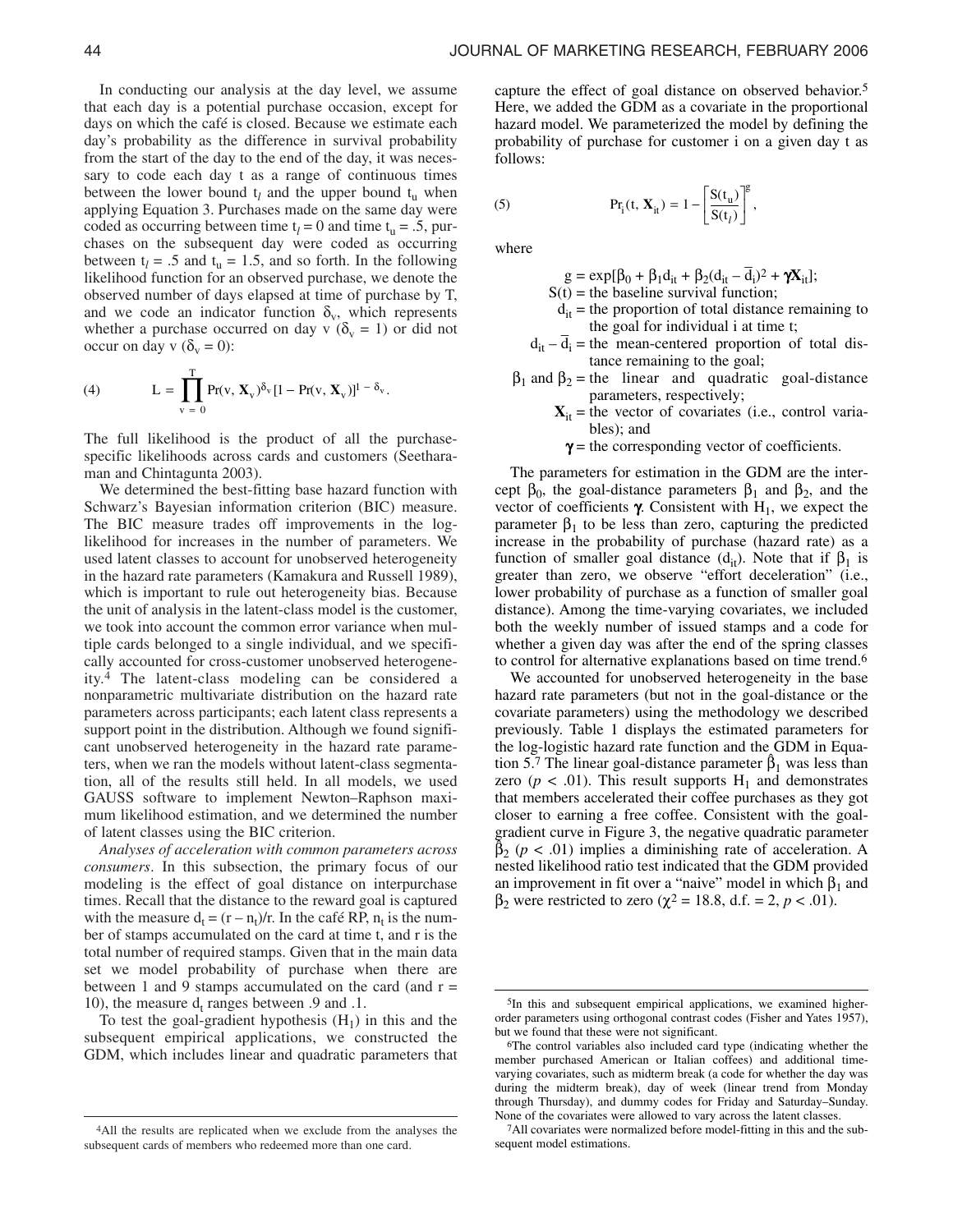|                                                                                                 |                      | A: Latent Class-Level Parameters          |         |          |         |
|-------------------------------------------------------------------------------------------------|----------------------|-------------------------------------------|---------|----------|---------|
|                                                                                                 | Class 1              | Class 2                                   | Class 3 | Class 4  | Class 5 |
| Segment size $(\% )$                                                                            | 30                   | 28                                        | 7       | 32       | 3       |
| $\gamma$ (hazard rate)                                                                          | $.5**$               | $.7**$                                    | $1.5**$ | $.06**$  | $1.8*$  |
| $\alpha$ (hazard rate)                                                                          | $1.4**$              | $2.3**$                                   | $3.7**$ | $1.15**$ | $1.9**$ |
| $\beta_0$                                                                                       | $.4*$                | $-3*$                                     | $-.7**$ | $1.5**$  | $-.02$  |
|                                                                                                 |                      | B: Parameters Not Varying by Latent Class |         |          |         |
| Goal-Distance Parameters                                                                        | Estimate             |                                           |         |          |         |
| Linear effect of goal distance, $\beta_1$<br>Quadratic effect of goal distance, $\hat{\beta}_2$ | $-.03**$<br>$-.04**$ |                                           |         |          |         |
| Covariate Parameters (i.e., Control Variables)                                                  |                      |                                           |         |          |         |
| Weekly number of stamps                                                                         | $-.005$              |                                           |         |          |         |
| End of semester                                                                                 | $.04**$              |                                           |         |          |         |
| Midterm break                                                                                   | $-17**$              |                                           |         |          |         |
| Card type (American versus Italian)                                                             | $-.10**$             |                                           |         |          |         |
| Day of week (Monday-Thursday)                                                                   | $-.02$               |                                           |         |          |         |
| Friday                                                                                          | $-18**$              |                                           |         |          |         |
| Saturday-Sunday                                                                                 | $-.39**$             |                                           |         |          |         |

Table 1 THE GDM WITH UNOBSERVED HETEROGENEITY IN BASE HAZARD RATES (CAFÉ RP)

\**p* < .05 (based on Wald test; two-tailed).

\*\**p* < .01 (based on Wald test; two-tailed).

### *Alternative Explanations*

Although the observed and estimated purchase acceleration is consistent with  $H_1$  and the existence of a goal gradient in RPs, several alternative explanations for this finding must be examined. One such rival account is that an unidentified time-trend effect led to a decrease in interpurchase times. For example, members could have developed a cardusage routine or an addiction to coffee (i.e., habituation). Relatedly, although café customers had no reason to expect the RP to expire, such concerns may have motivated members to accelerate their purchases.

*Postreward resetting*. As we previously discussed, we included in our models two time-varying covariates that are intended to control statistically for time-trend effects, namely, the weekly number of issued stamps (essentially a control for sales trend) and whether the day was after the end of spring classes (when some students graduate). Nevertheless, to examine the time-trend and habituation accounts directly, we analyzed the postredemption purchase behavior of 110 members who completed a first card and then reengaged in the program to complete a second card. These members demonstrated strong goal gradients (i.e., faster interpurchase times as a function of lower  $d_{it}$ ) on both of their cards ( $\beta_1 = -.06$  and  $-.09$  for the first and second card, respectively; both *p*s < .05).

According to the goal-gradient hypothesis, the motivation to invest effort increases with progress toward the reward threshold. Therefore, a corollary of this hypothesis is that after customers earn their first reward, they should exhibit a postreward resetting (i.e., a slowdown) in their purchase rates when they begin working toward their second reward, followed by a second pattern of purchase acceleration. In contrast, time-trend and habituation accounts predict monotonic acceleration in coffee purchases across the two cards, at least until some plateau or ceiling effect is reached. Therefore, according to these rival accounts, the interpurchase times on the second card should be a direct continuation of the trend on the first card.

To contrast the resetting corollary with the time-trend and habituation accounts, we calibrated a nonparametric model with individual dummy codes that represented each different interpurchase time across the two cards. The advantage of using this nonparametric model is that we can separately estimate the 18 interpurchase times for the two sequential cards, while controlling for the covariates  $X_{it}$  and for the unobserved heterogeneity in the base hazard rates. Figure 4 reveals a clear overlap between the plots of the interpurchase times estimated for the two cards. The figure also shows that the first two interpurchase times on the second card  $(X = 3.1$  and 2.7 days, respectively) are substantially slower than the last two interpurchase times on the first card  $(X = 2.2$  and 2.1 days, respectively) and are similar to the first two interpurchase times on the first card  $(Xs = 3.2$  and 2.8 days, respectively).

To test for postreward resetting statistically while controlling for time-varying covariates and heterogeneity in the base hazard rates, we modeled only the last two interpurchase times on the first card and the first two interpurchase times on the second card. Instead of linear and quadratic goal-distance parameters, we included a contrast code for first versus second card. The first two interpurchase times on the second card were slower than the last two interpurchase times on the first card  $(p < .01)$ . The test was in the same direction and significant when we compared only the first interpurchase time on the second card with the last interpurchase time on the first card  $(p < .05)$ .

In summary, consistent with the goal-gradient hypothesis, purchase rates revealed a clear postreward resetting. Members accelerated their coffee purchases toward their first reward (a free coffee) and then slowed down when they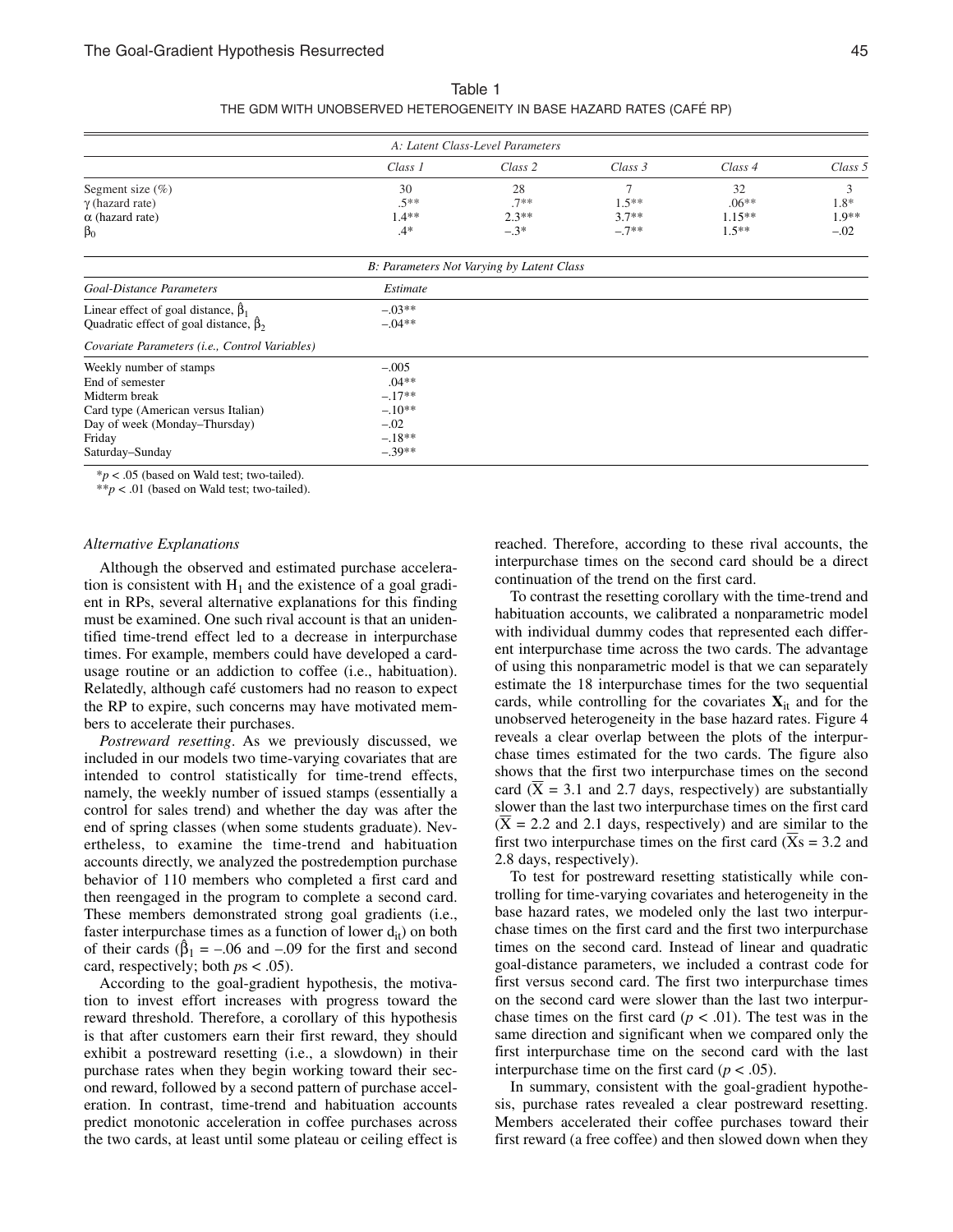

Figure 4 AVERAGE INTERPURCHASE TIMES ON FIRST AND SECOND CARDS

began working toward a second similar reward; the same members subsequently reaccelerated their purchases as they approached the second reward. These findings rule out the habituation account and other forms of time trend (e.g., graduation or expiration concerns). Next, we examine the purchase behavior of two control groups, which enables us to compare reinforced and nonreinforced behavior and further rule out alternative explanations.

*Analysis of nonreinforced behavior* (*transparent cards*). According to the goal-gradient hypothesis  $(H_1)$ , cardholding customers accelerate their purchases because they experience enhanced motivation as they get closer to the goal (i.e., the reward threshold). A corollary of this hypothesis is that customers will fail to exhibit acceleration when carrying a transparent card (similar to the regular ten-stamp card but unredeemable for a reward), that is, when their purchase behavior is not reinforced with any purchasecontingent reward. In contrast, if purchase acceleration reflects other factors, such as a time trend in sales, we would expect to observe similar acceleration among customers enrolled in the transparent card control group. The intertemporal purchase behavior of customers carrying transparent cards can serve as a benchmark or control for the assessment of the acceleration we detected in the main data set.

Unlike the main data set, which included only complete (redeemed) ten-stamp cards, some of the transparent cards were incomplete. Therefore, we first analyzed all transparent cards that included at least three stamps. We estimated the GDM (shown in Equation 5) using the same log-logistic hazard function, accounting for unobserved heterogeneity in the base hazard rates. All the significant coefficients for the control variables have the same sign and the same inter-

pretation as in the model of redeemed cards. However, to account for observed differences in base hazard rates between cards collected with fewer or more stamps, we added a coefficient that captures the effect of the final number of stamps on the card.

In the GDM for transparent cards, we found deceleration  $(\beta_1 = .3, p < .01)$  and no curvature  $(\beta_2 = .006, p > .1)$ . The interpurchase times on the transparent cards steadily increased as customers neared the nonreinforced (unrewarded) completion of the card. Note that this model was fit with data (i.e., days) only up to the last purchase on the transparent card. We found an even stronger deceleration effect ( $\hat{\beta}_1 = .4$ ,  $p < .01$ ;  $\hat{\beta}_2 = -.1$ ,  $p > .1$ ) when we included all observed days up to the collection of the transparent card (i.e., including days after the last purchase on incomplete transparent cards). Finally, we calibrated the GDM on the subsample of completed transparent cards, and again, we found deceleration ( $\hat{\beta}_1 = .15$ ,  $p < .05$ ;  $\hat{\beta}_2 = .05$ ,  $p > .1$ ).

Overall, the analysis of the transparent cards supports the notion that the purchase acceleration we found in the main data set was driven by goal motivation rather than by timetrend effects or habituation. Although participants in the transparent card program were sampled from the population of RP members, because their reward (\$20) was not contingent on their purchase behavior, tendency to accelerate toward the ten-stamp threshold was reversed.

*Analysis of incomplete* (*buyback*) *cards*. We believe that the sample of buyback cards differs from the sample of redeemed cards (used in the main analyses) in that members from whom we bought back cards exhibited a lack of goal motivation. Buyback cards were in circulation for a period of time that was longer than that of redeemed cards  $(X = 65$ days versus  $\overline{X} = 25$  days; t = 7.6,  $p < .01$ ), which suggests that without our intervention, such buyback cards would have resulted in "breakage" (i.e., nonredeemed stamps or cards). This allows for a comparison of the intertemporal purchase behavior of nonredeemers (defectors) and redeemers (loyals).

We calibrated the GDM on the sample of buyback cards using the log-logistic hazard function, accounting for unobserved heterogeneity in the base hazard rates. We included buyback cards with at least three stamps and added the final number of stamps on the card as a covariate to account for observed differences in the base hazard rates of cards with fewer or more stamps. Again, all the significant coefficients for the control variables had the same sign and the same interpretation as the model of redeemed cards.

In the GDM for incomplete buyback cards, we found no linear effect of goal distance ( $\hat{\beta}_1$  = .02, *p* > .1), but there was a quadratic effect ( $\hat{\beta}_2 = -1$ ,  $p < .05$ ). This pattern suggests that, unlike redeemers, buyback customers do not accelerate their purchases as a function of progress toward the reward. Moreover, when we modeled all observed days up to the buyback of the incomplete card (i.e., including days after the last purchase on the card), we found an increasing deceleration effect ( $\hat{\beta}_1 = .3$  and  $\hat{\beta}_2 = -.1$ , respectively; *ps* < .01). Overall, customers from whom we bought back incomplete cards (defectors) differed from redeemers (loyals) in that the former did not accelerate and even decelerated their purchases as a function of accumulated stamps.

*Analysis of unobserved heterogeneity in goal-motivated acceleration*. A final alternative explanation that we must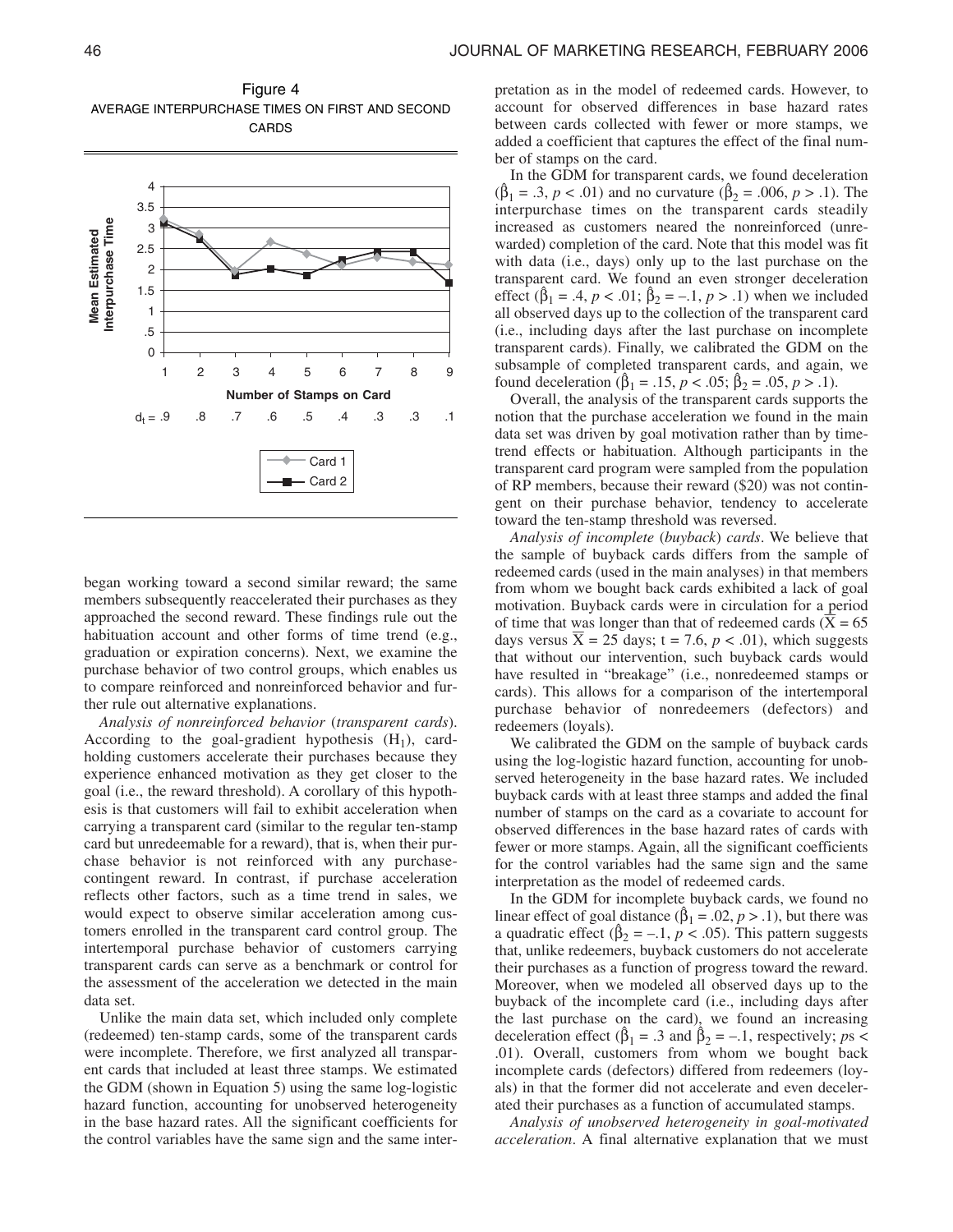consider is heterogeneity bias. Specifically, although we accounted for unobserved heterogeneity in the base hazard rates, it is possible that the estimation of homogeneous goal-distance parameters gave rise to an apparent goal gradient that did not exist among a majority of individual members. Therefore, we calibrated the GDM on the main data set by simultaneously (i.e., jointly) estimating unobserved heterogeneity in both the hazard rate and the goaldistance parameters. Table 2 displays the estimated segment (class) sizes and segment-level parameters. Segment 1, the largest segment (58%), has significant linear and quadratic goal-distance parameters; this pattern of acceleration is similar to that which we obtained previously with the homogeneous goal-distance parameters. Segment 2 (29%) has the same linear goal-distance parameter as the largest segment, but the coefficient does not reach statistical significance  $(p = .13)$  because of the smaller segment size. Segments 3 and 4 (7% and 6%, respectively) both have a linear goal-distance parameter near zero. Overall, the segmentation analysis is inconsistent with the heterogeneity bias rival account; we found a majority of significant accelerators after accounting for unobserved heterogeneity in the tendency to accelerate.

# *Evidence for the Goal-Gradient Hypothesis in the Café RP: Discussion*

Consistent with the goal-gradient hypothesis  $(H_1)$ , the findings from the café RP indicate that customers accelerated their purchases as a function of smaller goal distance. We observed the decrease in interpurchase times in the raw data and estimated it using a discrete-time proportional hazard rate model. The 20% (.7 day) decrease in average interpurchase times from the first to the last stamp on the card implies that in a typical month, on average, members purchased two more coffees than they would have without an RP in order to earn one free coffee.8

We ruled out several alternative explanations for the observed purchase acceleration using an experimental control (i.e., the transparent cards) and statistical controls. We

The analysis of the incomplete (buyback) cards revealed that defectors were less likely to exhibit a goal gradient than were members who redeemed at least one card. This finding suggests that insufficient motivation to earn rewards underlies both defection (churn) and deceleration in purchase rates. In a subsequent section, we use individual-level acceleration estimates to examine more systematically the relationship between goal motivation and customer retention. Next, we extend the goal-gradient hypothesis to the particularities of the human psychology of rewards by exploring the effect of illusionary progress toward the goal.

# *THE ILLUSION OF PROGRESS TOWARD THE GOAL*

Building on the behaviorist goal-gradient hypothesis, we predicted and found that customers accelerate their purchases as they get closer to the reward threshold. Although this result is consistent with our conceptualization that goal proximity increases motivation, it could also be explained on rational, cost–benefit grounds. In particular, as the distance to the reward diminishes, any additional unit of effort reduces a greater percentage of the remaining discrepancy to reward attainment. In addition, time-discounting theories imply that (temporal) proximity enhances the value of rewards. Thus, the perceived benefit from an incremental unit of effort may increase closer to the reward threshold.

The rational explanations for purchase acceleration rely on the absolute distance to the reward. In contrast, our conceptualization suggests that the key determinant of goal motivation is the proportion of original distance remaining to the goal. The GDM captures this psychological quantity through the measure  $d_t$ , which is influenced not only by the absolute distance remaining to the reward,  $r - n_t$ , but also by the perception of the original goal distance, r (i.e., the total a priori effort requirement for the reward). Thus, we posit that, all else being equal, goal motivation is influenced by the perceived rather than by the real progress toward the

|--|--|--|

| Latent Class-Level Parameters                                                             | Class 1                   | Class 2                    | Class 3              | Class 4         |
|-------------------------------------------------------------------------------------------|---------------------------|----------------------------|----------------------|-----------------|
| Segment size $(\% )$<br>$\gamma$ (hazard rate)<br>$\alpha$ (hazard rate)                  | 58<br>$.6***$<br>$1.7***$ | 29<br>$.07***$<br>$1.2***$ | $1.5***$<br>$3.5***$ | 13***           |
| $\beta_0$                                                                                 | .09                       | $1.4***$                   | $-7***$              | $5***$          |
| Goal-Distance Parameters                                                                  |                           |                            |                      |                 |
| Linear effect of goal distance, $\beta_1$<br>Quadratic effect of goal distance, $\beta_2$ | $-.04**$<br>$-.06***$     | $-.04$<br>.005             | $-.003$<br>$-.10*$   | .007<br>$-.009$ |

\**p* < .1 (based on Wald test; two-tailed).

\*\**p* < .05 (based on Wald test; two-tailed).

\*\*\* $p < .01$  (based on Wald test; two-tailed).

Notes: The model includes the same control variables as those we report in Table 1. The covariate estimates were nearly identical, and we do not report them here.

<sup>8</sup>The first interpurchase time was 3.3 days, whereas the total card time yielded an average rate of 2.7 days per purchase. This is equivalent to 9 purchases per month based on the first interpurchase time, compared with 11 purchases per month based on the observed rate that includes purchase acceleration.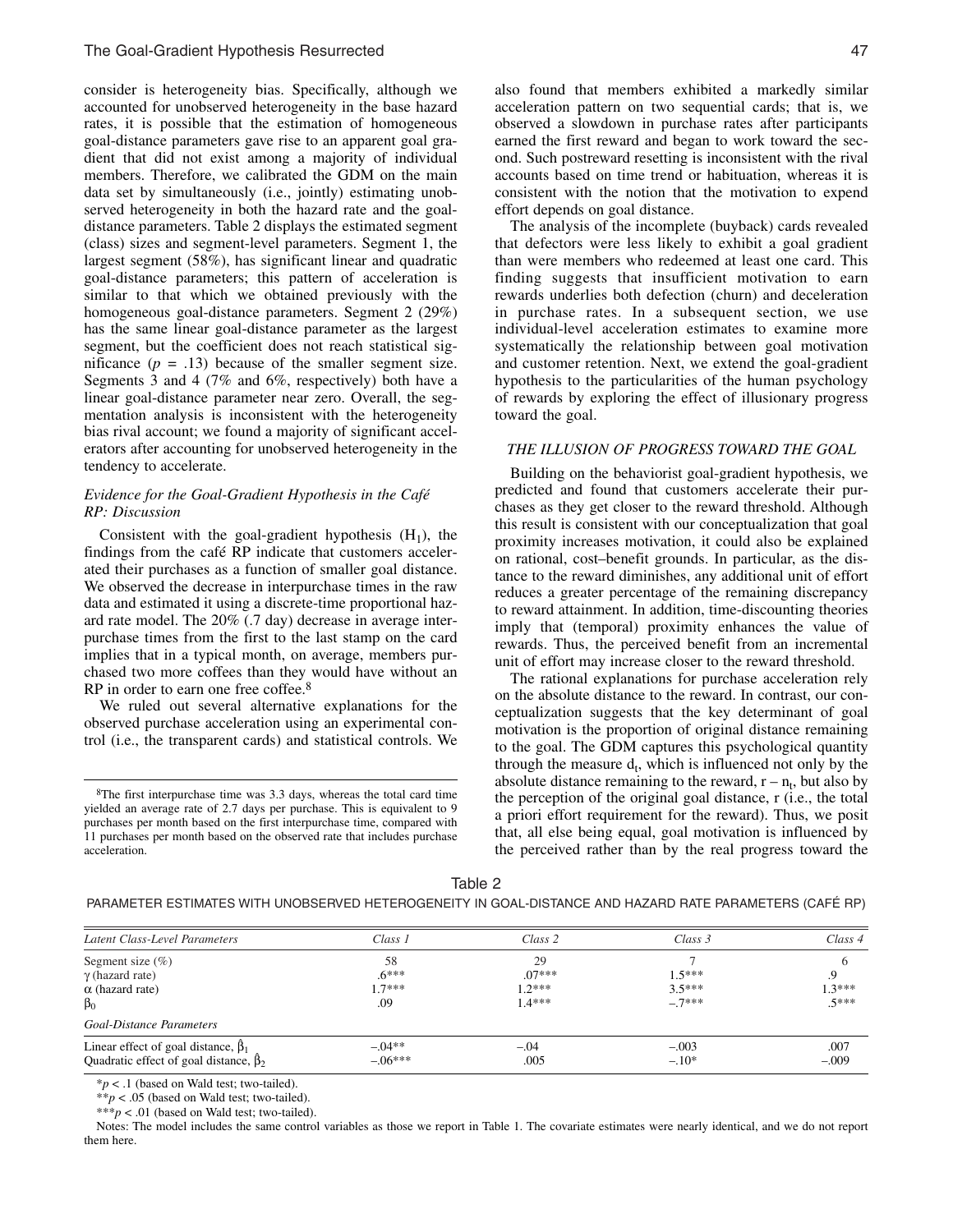goal. Perceived and real progress are distinct when the perception of the original goal distance can be systematically manipulated without affecting the real, absolute distance remaining to the goal.

Marketers (or researchers) can create "illusionary goal progress" by increasing the total original distance to the reward (i.e., increasing r), while increasing the perception of the distance (requirements) already completed (i.e., increasing  $n_t$  by the same quantity). Such a manipulation reduces the psychological (or proportional) distance to the reward, d<sub>t</sub>, while holding constant the real, absolute remaining distance (i.e., the actual remaining requirements,  $r$  $n_t$ ).<sup>9</sup> Accordingly, in the subsequent tests, we create illusionary progress by increasing the total requirements of a baseline RP, while awarding consumers with an equivalent, yet bogus, "head start" (i.e., bonus credit or points in the amount of the incremental requirements).

A manipulation of illusionary progress distinguishes between our goal-gradient conceptualization and the rational accounts of purchase acceleration. If the psychological distance to the reward influences motivation, as defined by the proportion of original distance remaining to the goal  $(d_t)$ , illusionary progress should enhance goal motivation and consequently lead to increased efforts to earn the reward. In contrast, because illusionary goal progress does not affect the absolute (real) distance to the reward, cost– benefit calculations and time discounting cannot account for the predicted effort acceleration. Thus:

 $H<sub>2</sub>$ : Illusionary progress toward the reward goal motivates consumers to accelerate their efforts to earn the reward.

In  $H<sub>2</sub>$ , we predict that illusionary goal progress leads to faster completion of the reward requirements. We begin with a strong and realistic (field) test of  $H_2$ , in which we examine actual purchase behavior. We then report the results of process tests that are intended to rule out alternative explanations based on the idiosyncratic fit heuristic (Kivetz and Simonson 2003) and sunk cost (Thaler 1980).

### *A Field Experiment of Illusionary Goal Progress*

*Method*. The participants were 108 customers of the café we described previously. They were randomly assigned to either a control condition or an experimental (illusionary goal progress) condition. Specifically, research assistants posing as café employees randomly offered customers either a 10-stamp or a 12-stamp coffee card (see Figure 2, Panel A and Panel B, respectively). The 10-stamp and the 12-stamp cards indicated that members were required to accumulate 10 and 12 coffee purchases, respectively, to earn one free coffee. However, customers assigned to the 12-stamp experimental condition received two preexisting bonus stamps, described as an offer to anyone who opted to join the program. Thus, although the two groups faced identical effort requirements when joining the program (i.e., r –  $n_t$  = accumulating 10 coffee purchases), the experimental group started with a lower proportion of original distance

remaining to the goal than did the control group (i.e.,  $d_t$ <sup>+2</sup> = .83 and  $d_t = 1.0$ , respectively). All other aspects of the program were held constant across the two conditions and were identical to those we described previously for the café RP.

*Results*. Consistent with  $H_2$ , the results indicate that illusionary goal progress led to faster completion of the reward requirement. On average, customers in the control condition completed the ten required purchases (for the 10-stamp card) in 15.6 days. In contrast, customers in the experimental (illusionary goal progress) condition completed the ten required purchases (for the corresponding 12-stamp card) in only 12.7 days, nearly three days or  $20\%$  faster (t = 2.0, *p* < .05; medians = 15 versus 10 days; Z = 2.1, *p* < .05 [Mann–Whitney U test]).

### *Process Tests of Illusionary Goal Progress*

In these questionnaire-based experiments, we tested  $H_2$ and the alternative explanations using travelers who were waiting for trains at sitting areas in a major train station. We randomly assigned 65 travelers to either a control or an experimental condition of a hypothetical frequent-diner program offered by their favorite pizza chain. In the control condition, respondents were told that they would need to carry an eight-stamp card (shown in a picture), on which they would receive one stamp for each pizza meal they bought at the chain. After they accumulated eight stamps, they would earn a free medium-sized pizza of their choice. In the experimental condition, we asked respondents to evaluate a similar frequent-diner program, except that they needed to carry a ten-stamp card (i.e., the program supposedly required purchasing ten pizza meals). In this condition, respondents were exposed to an illusionary goal progress. In particular, they were told that as a special offer for joining the program, they would receive two free bonus stamps (they were shown a ten-stamp card with the first two stamp slots already checked). Thus, whereas the control and the experimental groups faced identical effort requirements (i.e.,  $r - n_t =$  eight pizza meals), the proportion of original distance remaining to the goal was lower for the experimental group than for the control group (i.e.,  $d_t^2 = .8$  and  $d_t = 1.0$ , respectively).

We first asked respondents in both conditions to rate the likelihood that they would join the program on an 11-point scale, ranging from 0 ("definitely would not join") to 10 ("definitely would join"). Then, we told respondents to assume that they actually joined, and we asked them to estimate how many weeks it would take them to complete the program. Consistent with  $H_2$  and the results of the field experiment, respondents in the experimental versus control condition estimated completing the eight required purchases in fewer weeks  $(X = 11$  versus  $X = 16$  weeks;  $t =$ 1.6,  $p < 0.1$ ; medians = 8 versus 12 weeks;  $\chi^2 = 6.5$ ,  $p < 0.05$ [nonparametric median test]).

We elicited respondents' likelihood of joining to rule out an alternative explanation (based on the idiosyncratic fit heuristic; Kivetz and Simonson 2003) for the predicted illusionary goal progress effect. In particular, according to the idiosyncratic fit heuristic, consumers decide whether to join RPs and other promotional programs on the basis of their individual fit (relative to typical other consumers) with the program. Therefore, in both the aforementioned field experiment and in the current test, we deliberately used a

<sup>9</sup>This is easy to verify algebraically by investigating the change in the function  $d_t = (r - n_t)/r$  after an addition of  $\Delta$  to both r and  $n_t$ . Specifically,  $d_t^{\dagger} \Delta = (\lceil r + \Delta \rceil - \lceil n_t + \Delta \rceil) / (r + \Delta) = (r - n_t) / (r + \Delta) < (r - n_t) / r = d_t$ . That is, unlike absolute goal distances, proportional distances are affected by a common addition, such that  $d_t + \Delta < d_t$ .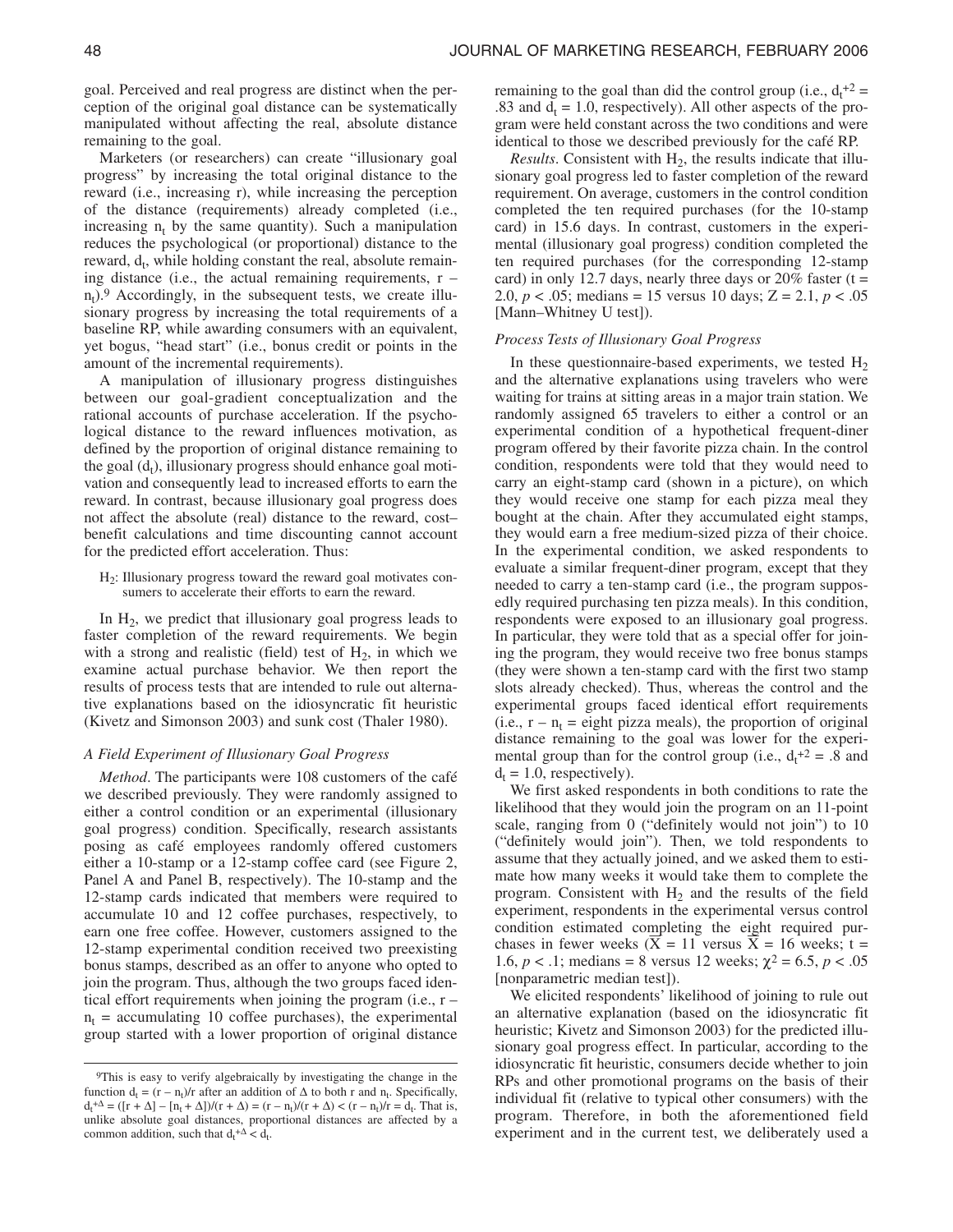manipulation of illusionary goal progress that we did not expect to affect respondents' idiosyncratic fit with the RP. Specifically, we described the two free bonus stamps in the experimental conditions as an offer to anyone who opted to join the program. Indeed, consistent with the notion that idiosyncratic fit was not affected by the manipulation of illusionary goal progress, we found no effect on the likelihood of joining the frequent-diner program ( $\overline{X}$  = 5.9 and  $X = 5.8$  in the experimental and control condition, respectively;  $t = .1$ , not significant [n.s.]).

An alternative explanation for the observed illusionary goal progress effect is that the two bonus stamps were considered a (virtual) sunk cost (e.g., Thaler 1980). Relatedly, the bonus stamps may have enhanced the perceived value of the card, thus leading to estimations of faster completion time. To examine this rival account, we randomly assigned 118 new respondents (sampled from the same population of travelers) to one of three conditions: (1) the previous illusionary goal progress experimental condition (i.e., a tenstamp card with two preexisting bonus stamps), (2) the previous control condition (i.e., an eight-stamp card with no stamps yet), and (3) a sunk-cost condition. The experimental and control conditions were identical to the corresponding conditions we described previously, except that we asked respondents to imagine that they had recently joined the program. In the sunk-cost condition, we asked respondents to imagine that they had recently joined a tenstamp frequent-diner program, had made two pizza meal purchases, and therefore had two stamps on their card. Thus, the sunk-cost condition was identical in all aspects to the experimental condition (including the picture of a tenstamp card with two stamps already on it), except that the two stamps were due to the respondent's own purchase effort. Note that all three conditions entailed the same absolute remaining distance to the reward goal (eight additional pizza purchases).

In all three conditions, we asked respondents to imagine that they lost their current frequent-diner card. We then asked them to rate on four scales how sad, mad at themselves, upset, and disappointed they would feel as a result of the loss of the card. Participants rated these items on four seven-point scales, ranging from 1 (e.g., "not at all sad") to 7 (e.g., "very sad"). We averaged the scales into a single measure of feeling valence ( $\alpha$  = .88).

Respondents' ratings indicated that they felt worse about losing their card in the sunk-cost condition ( $\overline{X} = 2.1$ ) than in either the experimental (illusionary goal progress) condition  $(\overline{X} = 1.7; t = 1.9, p < .05)$  or the control condition  $(\overline{X} = 1.7;$  $t = 1.9$ ,  $p < .05$ ). Importantly, there was no difference in feeling valence between experimental and control respondents ( $t = .2$ , n.s.). These results are inconsistent with the sunk-cost alternative explanation. In particular, if illusionary goal progress gives rise to a faster purchase rate because bonus credits are construed as sunk cost, we would expect respondents to feel a greater sense of loss after losing the experimental rather than the control card. Because the sunkcost respondents felt worse about losing their card, we can rule out the possibility that a measurement problem gave rise to the similarity in (good) feelings between the experimental and the control respondents.

### *The Illusion of Progress Toward the Goal: Discussion*

The effect of illusionary goal progress provides direct support for our proposition that psychological goal distance  $(d_t)$  is a key determinant of achievement motivation and willingness to invest effort. Whereas this effect is consistent with the GDM and the conceptualization of proportional goal distance, it is inconsistent with the rational accounts of purchase acceleration. That is, illusionary goal progress does not reduce the absolute distance to or the delay of the reward and therefore should have no effect according to the cost–benefit and time-discounting explanations.

## *THE JABOOM MUSIC-RATING INCENTIVE PROGRAM*

Thus far, we have operationalized our test of the goal gradient  $(H_1)$  using acceleration in interpurchase times. In this section, we generalize the findings to effort involved in repeatedly rating music and to goal gradients operationalized through acceleration in both intervisit times and rating quantities and through increased persistence closer to the goal. We analyze secondary data we obtained from a real incentive system, in which participants earned rewards for rating songs over the Internet. Next, we describe the musicrating program in detail.

### *The Methodology of the Music-Rating Incentive Program*

The music-rating program was launched by MoodLogic Inc., a technology company that develops and sells music organization software. The company initiated the program to build a database of music perceptions and tastes (required for its music organizers and preference engines). The program, labeled "Jaboom," was operated on a dedicated Web site (members were addressed on the site as "Jaboomers"). Internet users, recruited through an e-mail marketing campaign, were offered free enrollment in the RP, in which they needed to rate 51 songs on the Jaboom Web site to earn a \$25 Amazon.com certificate. The RP, which was presented to participants as an ongoing program, continued for a period of 24 months after our observation period. Thus, expiration concerns should not have affected the behavior of program members.

On joining, members were asked to provide a valid email address and select a unique login name and password. This information was used to determine the dates of each member's site visits and the number of songs the individual member rated on each visit. There were no constraints on the number of songs that could be rated in a single visit or on the number of certificates that could be earned by a single member.

Members could rate songs from one of six genres of their choice (e.g., rock, country, jazz) and could skip a given song or terminate their rating session at any point. Each song was rated on approximately 50 scales, while the member repeatedly heard the same 30-second song snippet. The scales elicited subjective perceptions and tastes (e.g., mood and likeability of the song) and more objective judgments (e.g., predominating instruments). On average, it took about four minutes to rate a typical song. A screen shot of the Jaboom music-rating interface appears in Figure 5.

#### *Results*

The data set includes the rating behavior of 148 members, who rated a total of 14,866 songs in 472 separate Web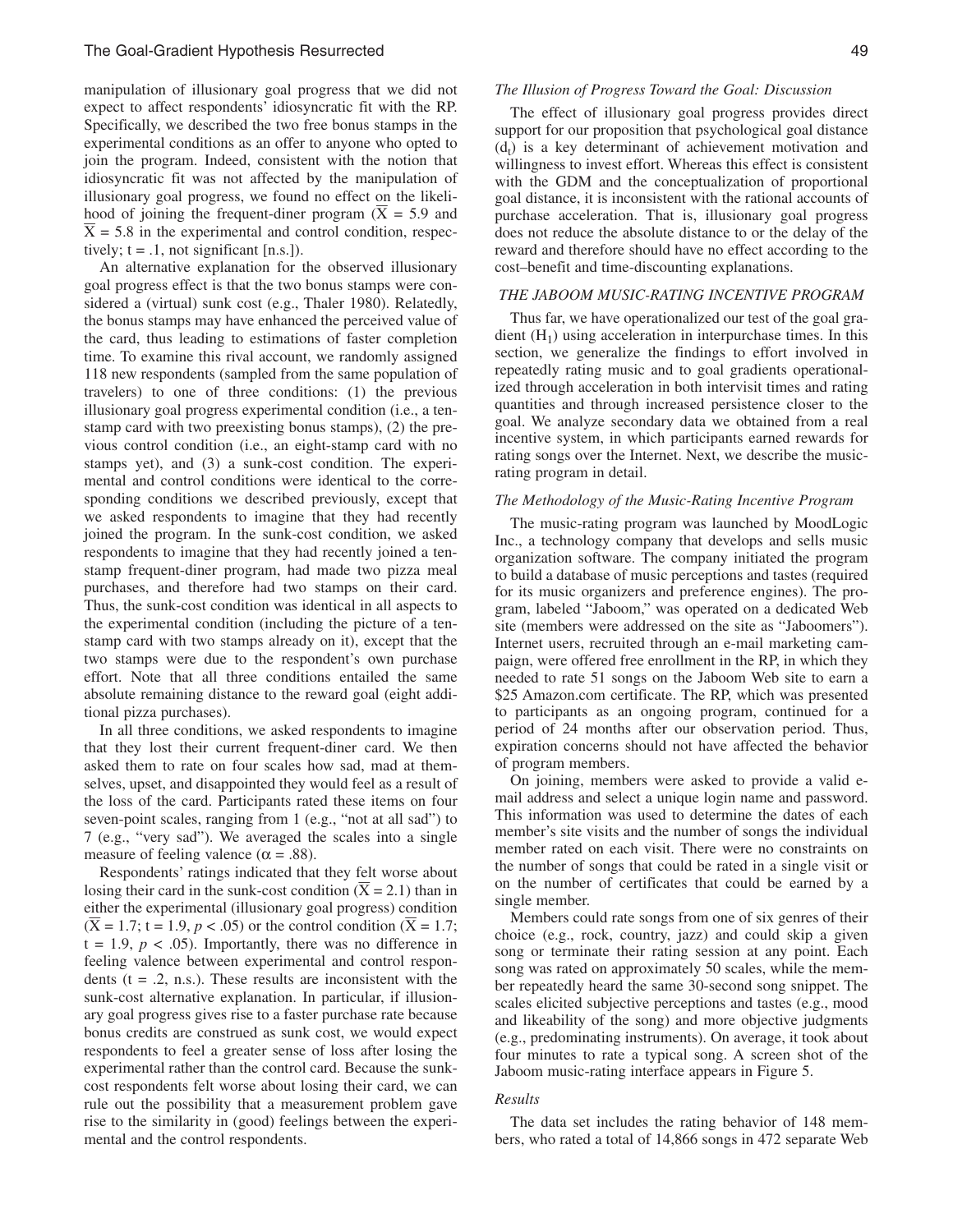Figure 5 THE JABOOM MUSIC-RATING WEB INTERFACE



site visits. Given that during most (i.e., 96%) of the Web site visits members rated multiple songs, we examined both the quantity of ratings in each visit and the intervisit times. We modeled intervisit times using the discrete-time proportional hazard rate model we described previously. The findings were similar to those of the café RP. We briefly describe them here and then report the analyses and results of the quantity and persistence operationalizations of the goal-gradient hypothesis.

## *Tests of the Goal-Gradient Hypothesis with Intervisit Times*

In our data set, there were 371 attempted reward certificates (i.e., with at least 1 song rated toward the certificate) and 262 earned certificates (i.e., with 51 songs rated). Of the 262 earned certificates, 114 were completed in a single visit. Although such single-visit certificates arguably signify strong goal motivation, they must be excluded from the analyses of intervisit times because they do not permit testing for acceleration (or deceleration). Therefore, we calibrated the hazard rate version of the GDM on the data from the remaining 148 certificates, which were earned in two or more visits. The data set was constructed such that each row represented a unique day on which a particular member could have visited the Jaboom Web site; we included the days after the first visit had occurred up to the day of the last visit.10

We parameterized the survival function with the GDM shown in Equation 5 and used the likelihood function shown in Equation 4. Recall that the variable capturing the hypothesized acceleration is  $d_t = (r - n_t)/r$ , that is, the proportion of total distance remaining before the goal. In this empirical application, r is equal to 51 songs (i.e., the original total distance to the goal), and  $n_t$  is the number of song ratings accumulated at time t toward earning the reward certificate. Given that we modeled the probability of visiting when there were between 0 and 50 song ratings accumulated, the measure  $d_t$  ranges between 1 (when no goal progress has yet been made) and .02 (when the goal is almost achieved), respectively.

Table 3 displays the parameters for the GDM that we estimated with Weibull hazard parameterization. The linear goal-distance parameter was less than zero  $(p < .01)$ . This result supports  $H_1$  and demonstrates that members visited the Jaboom Web site more frequently as they got closer to earning the reward (i.e., intervisit times decreased as a function of goal proximity). Consistent with Hull's (1934) findings with rats and our results of the café RP, the rate of acceleration diminished, as indicated by the negative quadratic goal-distance parameter  $(p < .01)$ . Note that the model includes two variables as controls: (1) the total number of visits to the Jaboom Web site at the day level, which was intended to control for time-trend effects, and (2) the number of visits it took to complete each certificate, which was intended to rule out aggregation bias. We obtained similar results when we excluded either or both of these controls from the model. In addition, the linear and quadratic goaldistance parameters remained significant and did not vary

<sup>10</sup>In this section and in the subsequent subsections, we obtained similar results when we excluded from the analyses the data from subsequent certificates of members who earned more than one certificate.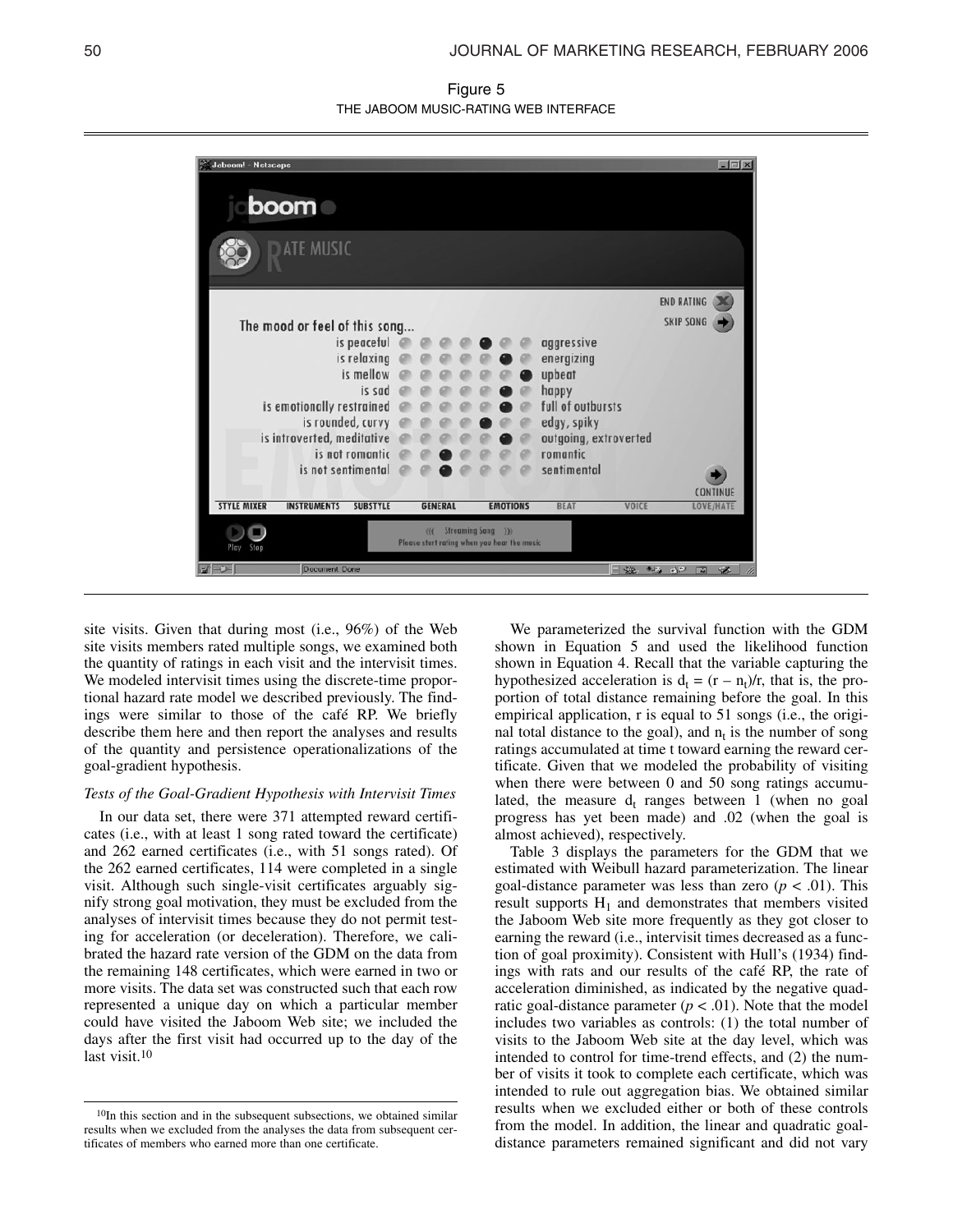Table 3 THE HAZARD RATE GDM OF INTERVISIT TIMES (MUSIC-RATING PROGRAM)

|                                | A: Latent Class-Level Parameters          |                    |
|--------------------------------|-------------------------------------------|--------------------|
|                                | Class 1                                   | Class <sub>2</sub> |
| Segment size $(\% )$           | 71                                        | 29                 |
| $\alpha$ (hazard rate)         | $.5***$                                   | $2.1**$            |
| $\beta_0$                      | $1.4*$                                    | $-9**$             |
|                                | B: Parameters Not Varying by Latent Class |                    |
| <b>Acceleration Parameters</b> |                                           | Estimate           |

| Acceleration Parameters                                                                         | Estimat            |
|-------------------------------------------------------------------------------------------------|--------------------|
| Linear effect of goal distance, $\hat{\beta}_1$<br>Quadratic effect of goal distance, $\beta_2$ | $-.25**$<br>$-22*$ |
| Covariate Parameters ( <i>i.e.</i> , Control Variables)                                         |                    |
| Daily number of visits<br>Total visits to earn certificate<br>Saturday-Sunday                   | $-.01$<br>.03      |

\**p* < .05 (based on Wald test; two-tailed).

\*\**p* < .01 (based on Wald test; two-tailed).

in magnitude across models with different numbers of latent classes in the base hazard rate.

We also calibrated the GDM by simultaneously estimating unobserved heterogeneity in the acceleration and hazard rate parameters. Although the BIC favors a one-class solution, we report the two-class solution to rule out heterogeneity bias. In the larger class (65%), we found linear acceleration ( $\beta_1 = -.6, p < .1; \beta_2 = -.1, p > .1$ ), and in the smaller class (35%), we found nonsignificant linear acceleration ( $\beta_1 = -1$ ,  $p > 0.1$ ;  $\beta_2 = -0.3$ ,  $p < 0.1$ ). The finding that both segments demonstrate acceleration is inconsistent with the heterogeneity bias rival account.

Finally, we recalibrated the same GDM on the data obtained from "incomplete" certificates (i.e., those with less than 51 songs rated toward the unattained certificate). There were 36 incomplete certificates with at least two Web site visits (i.e., at least one intervisit time that could be modeled as a function of goal distance). Consistent with the analysis of the incomplete cards in the café RP, we found deceleration ( $\beta_1 = .7, p < .1; \beta_2 = .01, p > .9$ ). Furthermore, we calibrated the GDM on a data set that combined both complete and incomplete certificates, and we added an interaction term,  $\beta_{\text{INT}}$ , between completion (yes versus no) and linear acceleration. We found significantly stronger linear acceleration for complete than for incomplete certificates ( $\beta_{\text{INT}}$  = –.5; Wald  $\chi^2$  = 16.2, *p* < .01). That is, whereas acceleration is related to retention and goal attainment, deceleration is associated with program defection and goal abandonment.

# *Tests of the Goal-Gradient Hypothesis with Rating Quantity*

Thus far, we have examined how goal distance influences interpurchase and intervisit times. In many cases, however, customers can accelerate their efforts by increasing the quantity of credits earned in a given interaction with the RP. Accordingly, in this subsection, we test the goal-gradient hypothesis by examining whether the quantity of songs rated per visit increases with goal proximity. We report separate tests of pooled and segment-level quantity acceleration, behavior on incomplete certificates, and postreward resetting.

Figure 6 presents the raw data obtained from the 148 complete certificates (with at least two visits) that we observed. Consistent with the goal-gradient hypothesis, as members approached the 51-song goal, they rated more songs in later visits.

To model the quantity of songs rated in a visit, we used a Type I Tobit model (Tobin 1958). This approach enables us to capture the underlying motivation to rate songs, while taking into account the constraint of 51 songs per certificate. Specifically, in the final visit of each certificate, the number of song ratings is censored at  $51 - n_t$ , where  $n_t$  is the number of song ratings accumulated toward the certificate at the start of visit t. By definition, any additional songs rated in visit t beyond the  $51 - n_t$  limit would be credited toward the next certificate rather than the goal of earning the present 51-song certificate. Relatedly, as  $51 - n_t$ approaches zero, the inherent motivation to rate songs may increase (because  $d_t \rightarrow 0$ ), but the 51-song constraint (i.e., the reward threshold) would suppress such an effect.

For uncensored data, the Tobit model is equivalent to maximum likelihood regression. However, because applying a regression to censored data leads to biased parameter estimates (Breen 1996), the Tobit models the censored data as the probability of rating  $51 - n_t$  or more songs. Thus, we model the quantity  $Q_{it}$  rated in each visit t by participant i, incorporating the GDM into a Type I Tobit model:

(6) 
$$
Q_i(t, X_{it}) = \begin{cases} g & \text{if } g < 51 - n_{it} \\ 51 - n_{it} & \text{if } g > 51 - n_{it} \end{cases}
$$

Figure 6 NUMBER OF SONGS RATED AS A FUNCTION OF GOAL PROGRESS

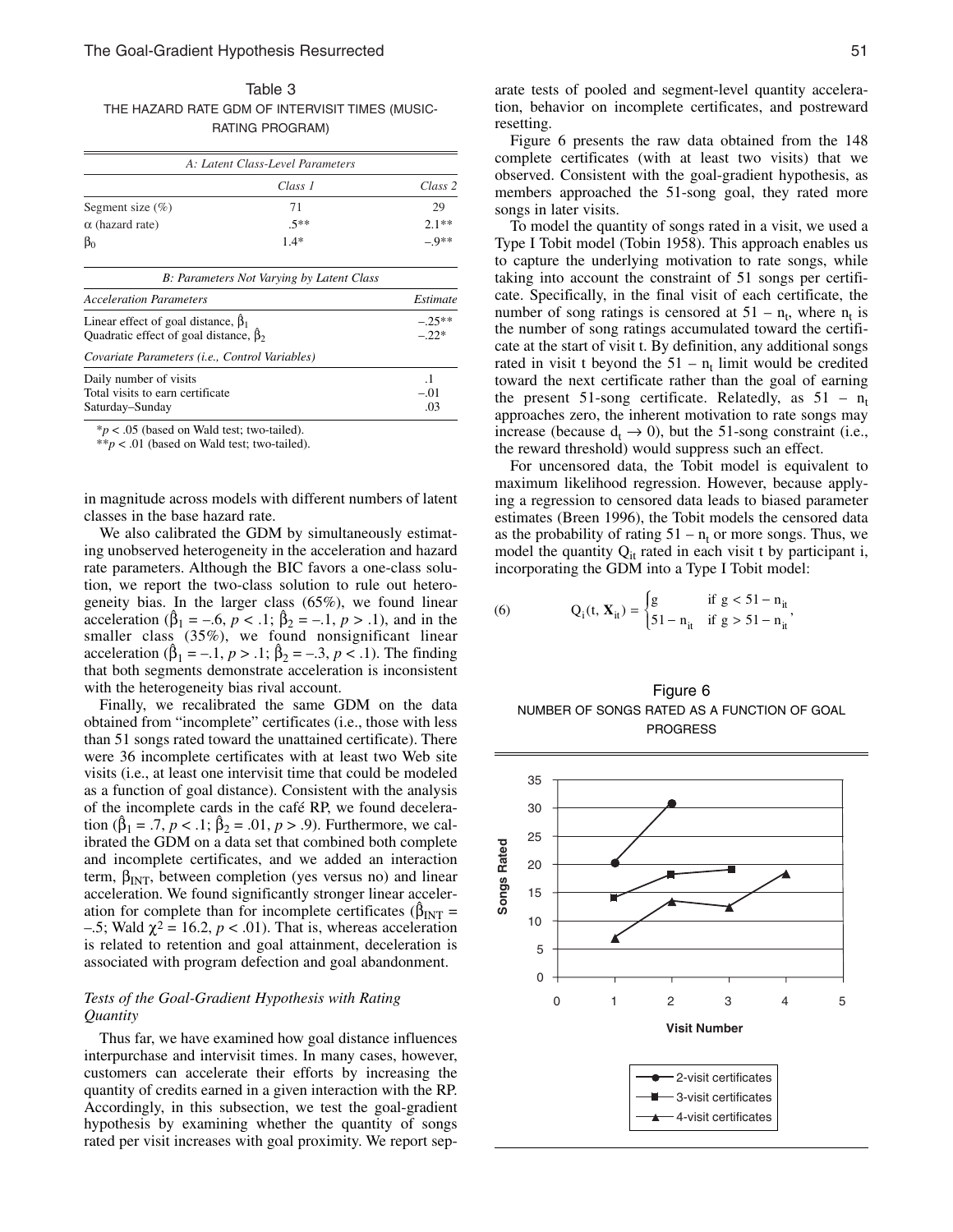where  $g = \beta_0 + \beta_1 d_{it} + \beta_2 (d_{it} - \overline{d}_i)^2 + \gamma X_{it} + \varepsilon, \varepsilon \sim N(0, \sigma^2)$ . Here, g can be considered a latent variable that represents the tendency to rate songs, which can be directly observed in the data  $Q_{it}$  only when sufficient songs remain on the certificate (i.e., when  $g < 51 - n_{it}$ ). This model generalizes the GDM to the domain of effort quantity and uses the operationalization of goal distance  $(d_{it})$  we used previously to test for temporal goal gradients. We expect the parameter  $β_1$  to be negative, indicating that a smaller goal distance leads to a greater quantity of song ratings. We also included a visitlevel control, which captures daily variations in the total number of songs rated on the Jaboom Web site, and a variable that represents certificates already earned in the visit by the participant.

Following Breen's (1996) exposition, we define the likelihood function as follows:

(7)  
\n
$$
L_{i} = \sum_{1} (2\pi\sigma^{2})^{-.5} \exp \left[ \frac{Q_{it} - \beta_{0} - \beta_{1}d_{it} - \beta_{2}(d_{it} - \bar{d}_{i})^{2} - \gamma X_{it}}{2\sigma^{2}} \right]
$$
\n
$$
+ \sum_{0} 1 - \Phi \left[ \frac{\beta_{0} + \beta_{1}d_{it} + \beta_{2}(d_{it} - \bar{d}_{i})^{2} + \gamma X_{it} - (51 - n_{it})}{\sigma} \right].
$$

Here, the first sum  $\Sigma_1$  is the likelihood function for the linear regression summed over all the noncensored cases (i.e., visits in which the certificate is not completed). The second sum  $\Sigma_0$  is the probability of observing at least the censored amount  $51 - n_{it}$ , defined by the standard normal cumulative distribution function  $\Phi$  and summed over the visits in which a certificate was completed (i.e., the censored cases). Note that in this model, the error variance  $\sigma^2$ is a separate parameter to be estimated.

We calibrated this model on the data from the 148 certificates that were earned in two or more visits. Consistent with the goal-gradient hypothesis, we found a negative linear goal-distance parameter  $(p < .01$ ; see Table 4) that indicated that members rated more songs per visit when they were closer to the goal. There was also a quadratic effect ( $p <$ .01) that indicated a diminishing rate of acceleration. In addition, we found a negative effect of the number of certificates already earned during the same visit  $(p < .01)$ , consistent with satiation or fatigue. We obtained similar results when we forced the constant and error variance to vary across latent classes.

We also estimated the GDM using data from the 36 incomplete certificates (certificates with fewer than 51 song

Table 4 THE TOBIT GDM OF QUANTITY

| <b>Model Parameters</b>                                | Estimate |
|--------------------------------------------------------|----------|
| Intercept                                              | 29.9*    |
| Variance $(\sigma^2)$                                  | 253.4*   |
| Linear effect of goal distance, $\beta_1$              | $-13.0*$ |
| Quadratic effect of goal distance, $\hat{\beta}_2$     | $-7.5*$  |
| Daily number of songs                                  | .8       |
| Total visits to earn certificate                       | $-10.9*$ |
| Saturday-Sunday                                        | $-.2$    |
| Number of certificates already earned during the visit | $-4.0*$  |

\**p* < .01 (based on Wald test; two-tailed).

ratings but at least two visits). We found a weaker (though significant) effect of goal distance ( $d_{it}$ ) in these data ( $\beta_1$  =  $-2.5, p < .01; \hat{\beta}_1 = 2.9, p < .01$ ). Furthermore, we calibrated the GDM on a data set that combined both complete and incomplete certificates, and we added an interaction term,  $\beta_{\text{INT}}$ , between completion (yes versus no) and linear acceleration. Consistent with the findings from the analyses of intervisit times, we found that completed certificates exhibited a significantly stronger quantity goal gradient than did incomplete certificates ( $\hat{\beta}_{INT} = -8.5, p < .01$ ).

*Postreward resetting*. An alternative explanation for the observed quantity acceleration is learning (or habituation). For example, it is possible that with repeated visits to the Jaboom Web site, members learned to rate songs faster, thus rating more songs in later visits. To examine the learning alternative explanation, we tested whether the 34 Jaboomers who earned two multivisit certificates exhibited postreward resetting. The resetting corollary predicts that members should rate more songs on the last visit of their first certificate (when  $d_{it} < 1$ ) than on the first visit of their second certificate (when  $d_{it} = 1$ ). These members demonstrated strong goal gradients (i.e., greater rating quantities as a function of lower  $d_t$ ) on both of their earned certificates ( $\beta_1 = -11.6$  and –9.0 for the first and second certificate, respectively; *p*s < .01). Moreover, consistent with postreward resetting and inconsistent with the learning explanation, these members rated an average of 24 songs on the last visit of their first certificate compared with 16 songs on the first visit of their second certificate (pairwise  $t = 2.3$ ,  $p < .05$ ).

*Unobserved heterogeneity in goal-motivated acceleration*. To rule out heterogeneity bias as an explanation for the quantity goal gradient, we calibrated the GDM on the data from completed certificates by simultaneously estimating unobserved heterogeneity in the goal-distance parameters, the constant, and the error variance. Although the BIC favored a one-class solution, we report the two-class solution. The size of the larger class was 97% ( $\hat{\beta}_1 = -12.4$ ,  $p <$ .01;  $\beta_2 = -7.4$ ,  $p < .01$ ), and the size of the smaller class was  $3\%$  ( $\hat{\beta}_1 = -13.6$ ,  $p < .01$ ;  $\hat{\beta}_2 = 1.5$ ,  $p > .7$ ). Thus, inconsistent with heterogeneity bias, both segments demonstrate acceleration in rating quantities as a function of goal proximity.

# *Tests of the Goal-Gradient Hypothesis with Persistence in Effort*

In this subsection, we generalize the goal-gradient hypothesis to the domain of effort persistence. On the basis of the notion that the motivation to achieve a goal increases with its proximity, we predict that consumers will be more likely to persist in their effort when the reward is proximal, and equivalently, they will be more likely to cease their efforts when the reward is distal. In the context of the music-rating program, this prediction implies that the more songs the member has accumulated toward the 51-song goal  $(i.e., the smaller is d<sub>t</sub>)$ , the less likely the member will be to end an active song-rating visit.

To test the persistence version of the goal-gradient hypothesis, we model the probability of terminating a visit at any point in the song-rating process as a function of the distance to the goal,  $d_t$ , and other covariates. We use a logit model that accounts for unobserved heterogeneity in the baseline probability of ending a visit. The probability of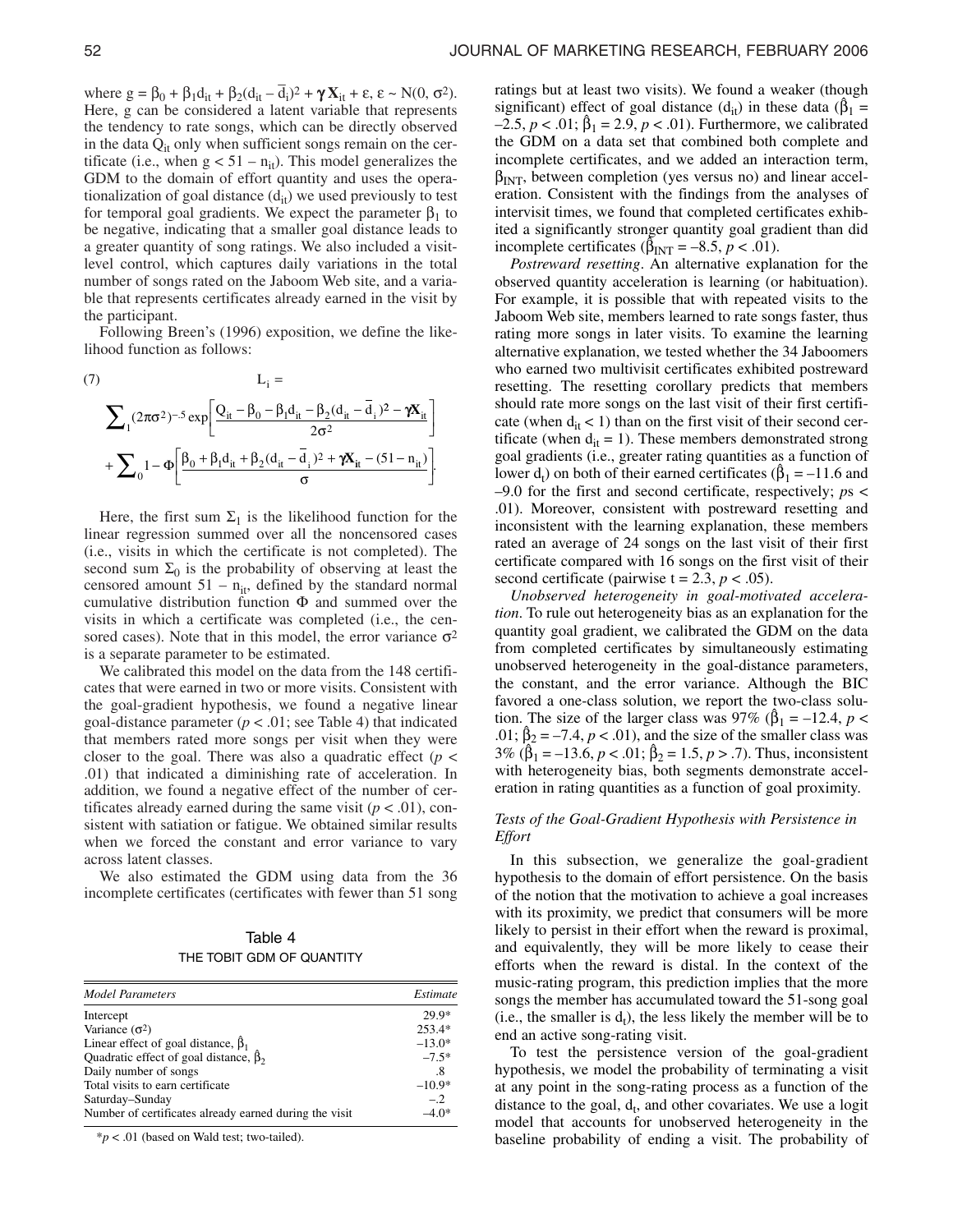participant i terminating the visit t after rating q songs in that visit is given by

(8) 
$$
Pr_{i}(t, X_{iq}) = \frac{exp(g)}{[1 + exp(g)]},
$$

where  $g = \beta_0 + \beta_1 d_{itq} + \beta_2 (d_{itq} - d_i)^2 + \beta_3 C_{itq} + \gamma X_{itq}$ .

In Equation 8, we generalize the GDM to the domain of effort persistence and use the definition of proportional goal distance we used previously. In particular,  $d_{itq} = (r - n_{itq})/r$ , where  $r = 51$  song ratings and  $n_{itq}$  is the number of songs accumulated by individual i toward earning the reward after rating q songs in visit t ( $d_{itq} \in [.02, 1.0]$ ). The parameter  $\beta_1$ captures the effect of goal distance on the probability of terminating a visit. We expect  $\beta_1$  to be positive, indicating that a greater goal distance  $(d_{itq})$  leads to a greater likelihood of defection (and, equivalently, a smaller  $d_{itq}$  leads to enhanced effort persistence). We used a dummy variable,  $C_{\text{ita}}$ , that we coded as 1 if the previous rating in the visit earned a certificate (i.e., if  $d_{itq} = 1$ ) and 0 if otherwise. The goal-gradient hypothesis predicts an increased likelihood of visit termination (or RP defection) when  $d_{itq}$  reverts to 1.0, and therefore we expected  $\beta_3$  to be positive. We estimated the effect of  $d_{itq} = 1.0$  separately to guarantee that the hypothesized goal-gradient effect (captured by  $\beta_1$ ) could not be explained solely on the basis of an increased likelihood of defection at  $d_{itq} = 1.0$ , that is, just after reward attainment. We also included a day-level control that captures daily variations in the total number of songs rated on the Jaboom Web site.

We calibrated the GDM on the entire data set, including ratings (and participants) that did not eventually earn a reward certificate. Thus, we jointly modeled visit termination and overall program defection. Table 5 displays the model estimates. Consistent with the goal-gradient hypothesis, the linear goal-distance parameter  $\beta_1$  was positive (*p* < .01), indicating that members were more likely to defect when they were farther away from the reward goal (or, equivalently, they were more likely to persist when they

Table 5 THE LOGIT GDM OF EFFORT PERSISTENCE AND DEFECTION

| Latent Class-Level Parameters                                                                                                                                  |                |                                    |
|----------------------------------------------------------------------------------------------------------------------------------------------------------------|----------------|------------------------------------|
|                                                                                                                                                                | Class 1        | Class 2                            |
| Segment size $(\% )$<br>Constant                                                                                                                               | 94<br>$-3.5**$ | 6<br>$-4.5**$                      |
| Parameters Not Varying by Latent Class                                                                                                                         |                |                                    |
| <b>Acceleration Parameters</b>                                                                                                                                 |                | Estimate                           |
| Linear effect of goal distance, $\beta_1$<br>Quadratic effect of goal distance, $\beta_2$<br>Effect of certificate completed $(d_{\text{to}} = 1)$ , $\beta_3$ |                | $.49**$<br>$12*$<br>$27**$         |
| Covariate Parameters ( <i>i.e.</i> , Control Variables)                                                                                                        |                |                                    |
| Daily number of songs<br>Total visits to earn certificate<br>Saturday–Sunday<br>Number of certificates already earned during the visit                         |                | $-.05$<br>$.40**$<br>.05<br>$.17*$ |

\**p* < .05 (based on Wald test; two-tailed).

\*\**p* < .01 (based on Wald test; two-tailed).

were closer to the goal). Furthermore, as we predicted,  $\beta_3$ was positive  $(p < .05)$ , indicating that the highest probability of terminating a visit occurred just after goal achievement, that is, when members were the farthest away from the (new) goal (at  $d_{itq} = 1.0$ ). Figure 7 illustrates these results and shows that a majority (17% or 80/473) of all visit terminations occurred at  $d_{itq} = 1.0$ . The figure also shows that the percentage of visit terminations continued to decrease as a function of smaller distance to the goal. For example, among the 473 terminations we observed, 8.7% (41/473) occurred when only one song was accumulated toward the next reward (i.e., when  $d_{itq} = .98$ ), whereas only .2% of visit terminations (1/473) occurred when as many as 50 songs were accumulated (i.e., when  $d_{itq} = .02$ ).

### *The Music-Rating Program: Discussion*

The Jaboom music-rating program enabled us to test the goal-gradient hypothesis in an empirical context that was different from the café RP, using an incentive system that is akin to a freelance employment contract. With this empirical application, we were able not only to replicate the finding of goal-motivated acceleration in visit rates (in the context of Web site rather than café visits) but also to extend the goal-gradient effect to the domain of quantity decisions and effort persistence. The various operationalizations of the goal-gradient hypothesis were examined with several generalizations of the GDM, which all relied on a common measure of goal distance, namely  $d_t$ . These varieties of the GDM included a hazard rate model of the timing of visiting the Jaboom Web site, a Tobit model of the quantity of ratings per visit, and a logit model of the probability of effort termination and program defection.

We found significant goal gradients even after we accounted for unobserved heterogeneity and statistically controlled for time trends in visit and song-rating frequencies. Moreover, we observed the phenomenon of postreward resetting, whereby members accelerated toward each of two subsequent rewards but exhibited a drop in their rating quantities after earning the first reward and starting to work toward the second (i.e., when  $d_t$  reverts to 1.0). The finding

Figure 7 NUMBER OF VISIT TERMINATIONS AS A FUNCTION OF GOAL DISTANCE

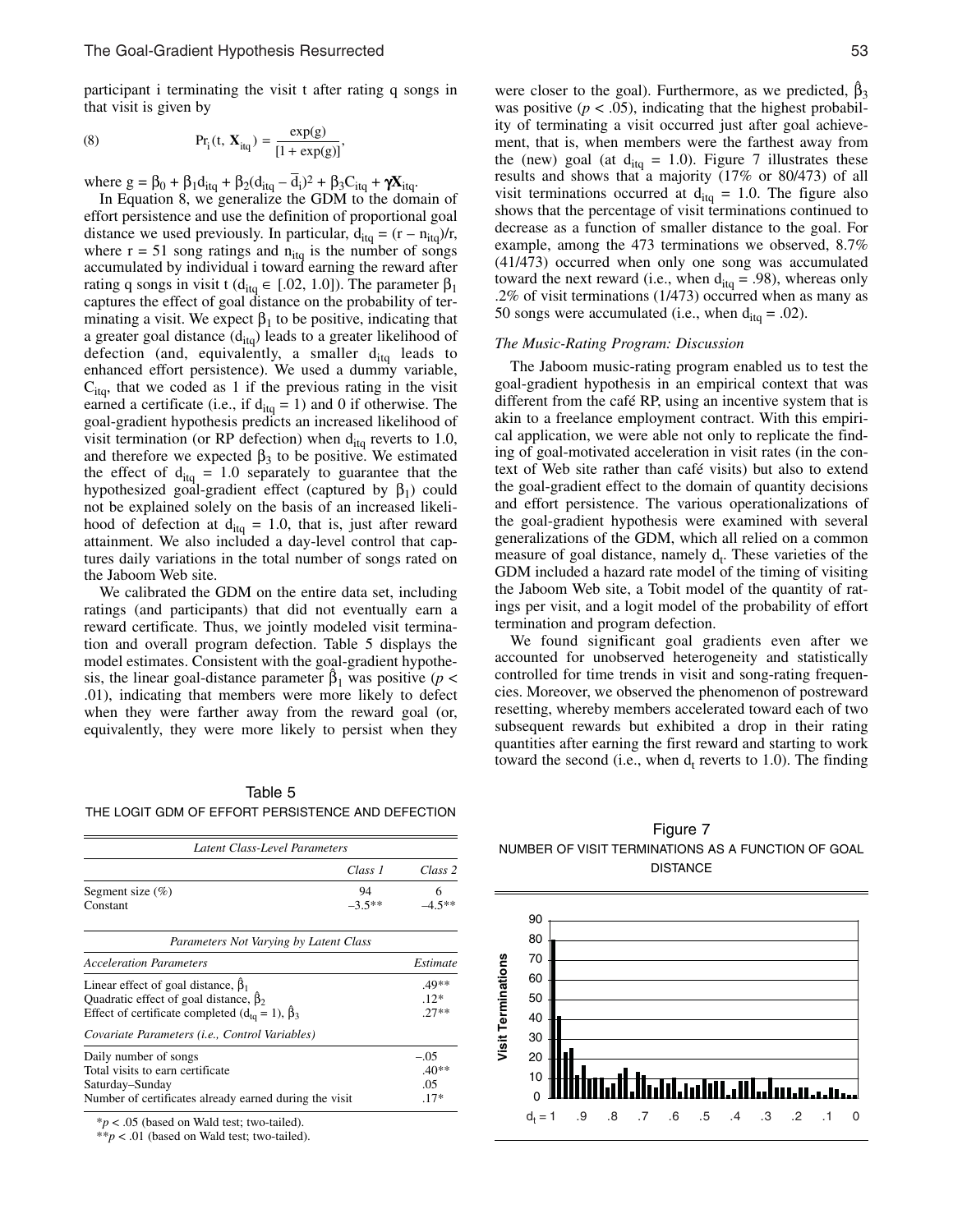of postreward resetting is a key corollary of the goalgradient hypothesis; it demonstrates that effort expenditure is a function of goal distance and rules out learning and other time-trend effects as well as a self-selection (or survivor) rival account. Self-selection is also inconsistent with the analysis of participants' entire sequence of ratings (including ratings that did not eventually lead to reward), which revealed significant goal gradients.<sup>11</sup> Next, we use individual differences to explore the relationship between the goal gradient and customer retention.

# *IMPLICATIONS OF THE GOAL GRADIENT FOR CUSTOMER RETENTION*

Prior research with animals has shown that a steeper goal gradient was generated by an increased drive (e.g., hunger) to attain the reward (Hull 1934). This finding suggests that RP members who exhibit enhanced acceleration possess a stronger motivation to earn free rewards (e.g., due to a higher achievement motivation). If, indeed, the motivation to earn free rewards is related to the steepness of the goal gradient, individual differences in the tendency to accelerate (when we hold constant the overall program effort) should predict customer retention after attainment of the first reward. Specifically, we expect members who accelerate more strongly toward their first reward to be more likely to reengage in the program and earn a second reward. Relatedly, we expect stronger acceleration to lead to faster reengagement in the RP.

To examine these predictions, we recalibrated the GDM with unobserved heterogeneity in both the hazard rate and the goal-distance parameters, using a subsample of the café

11Detailed analyses that rule out the self-selection (survivor) account are available on request.

RP data that excluded subsequent cards. We used this model to obtain individual-level linear acceleration estimates based on the member's first coffee card. We calculated these estimates by multiplying the latent class parameters of goal distance (i.e., acceleration) by the individual-level probabilities of class membership. We then used the individual-level acceleration estimates as independent variables in predicting member reengagement in the café RP. Importantly, the tests we report subsequently included covariates that statistically controlled for the length of time it took participants to complete the first card (i.e., the participant's overall program effort and product liking) and the date of completion of the card. That is, we investigated the effect of individual differences in the slope of the goal gradient (the linear goaldistance parameter), holding constant the base hazard rate (i.e., the average interpurchase time) and possible seasonality (or right-censoring) effects.

# *Retention Probability*

We used a logistic regression to test the prediction that members who accelerate more strongly toward their first reward will be more likely to earn a second reward. The (dummy) dependent variable received a value of 1 if the member earned a second reward and 0 if otherwise. The effect of the first-card individual-level acceleration estimate for the member was in the hypothesized direction ( $\hat{\beta} = -.5$ , Wald  $\chi^2 = 5.3$ ;  $p < .05$ ). In particular, members who accelerated more strongly toward their first reward were more likely to earn a second reward. To demonstrate this effect visually, we also split the sample on the basis of first-card estimated linear acceleration into three equally sized groups: decelerators (mean  $\hat{\beta} = .1$ ), accelerators (mean  $\hat{\beta} =$  $-0.05$ ), and strong accelerators (mean  $\hat{\beta} = -0.1$ ). Figure 8 (left panel) depicts the probability of completing a second card (based on the raw data) for each of these three groups.



Figure 8 EFFECT OF FIRST-CARD ACCELERATION ON REENGAGEMENT PROBABILITY AND TIMING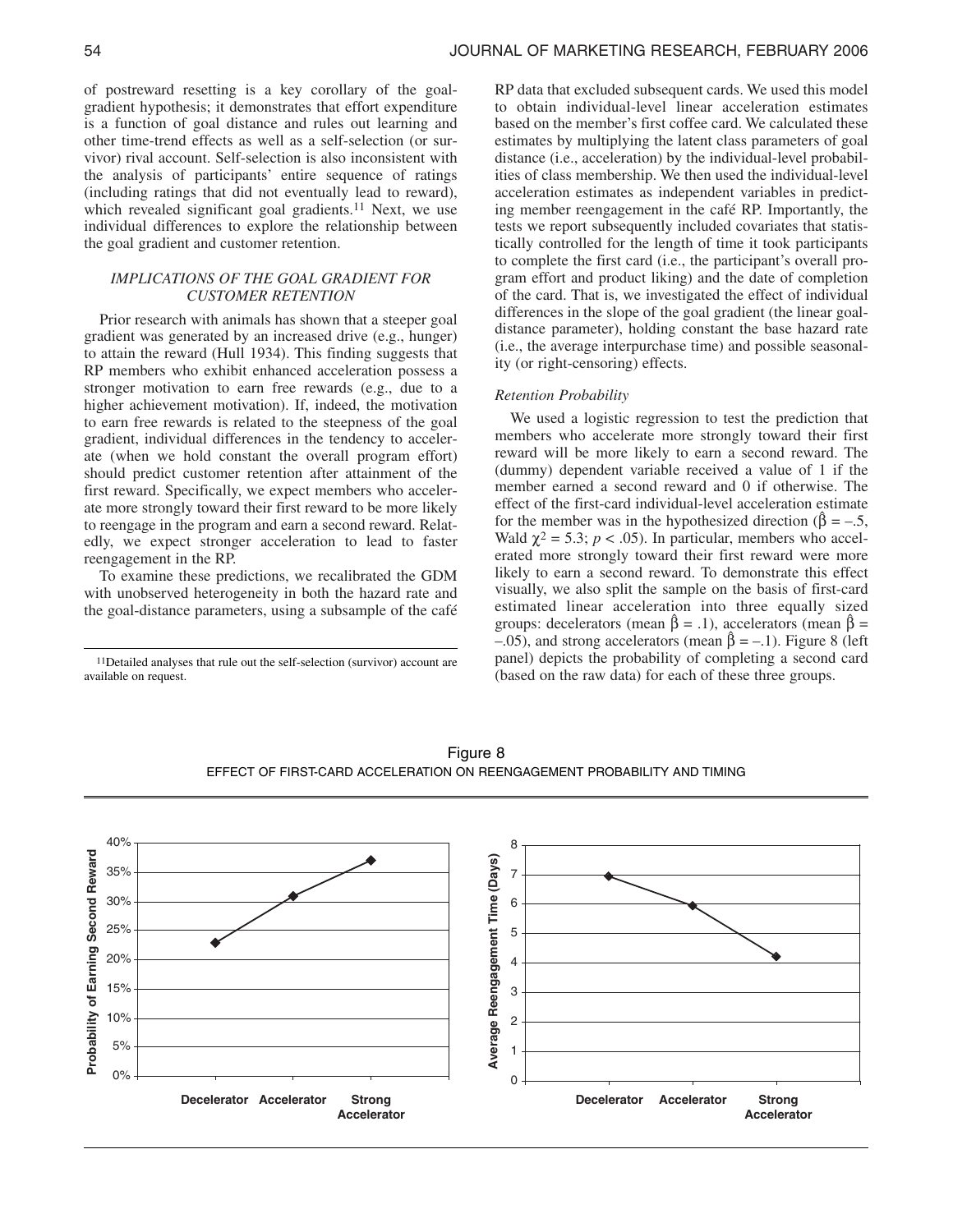# The Goal-Gradient Hypothesis Resurrected 55

### *Reengagement Time*

To test the hypothesis that steeper acceleration predicts faster reengagement, we analyzed the subsample of 110 members who completed both a first and a second card. We computed reengagement time as the period between the last purchase on the first card and the first purchase on the second card. We fit a new (Weibull) hazard rate model that predicted the reengagement times using the individual-level estimates of first-card acceleration as an independent variable. We also included the covariates we used previously in the hazard rate model of interpurchase times and controlled for the duration and completion date of the first card. The effect of acceleration toward the first reward on the time to reengage in the program was in the hypothesized direction ( $\hat{\beta}$  = –2.6, Wald  $\gamma^2$  = 13.8; *p* < .01). That is, members who accelerated more strongly toward their first reward were faster to begin working toward their second reward (when we hold constant the base hazard rate, or the average interpurchase time, on the first card). Figure 8 (right panel) illustrates this result using the aforementioned tertiary split.

## *Implications for Customer Retention: Discussion*

We posited that individual differences in the goal gradient capture variations in the motivation to earn free rewards. Consistent with this argument, we found that customers who accelerated more strongly toward their first reward subsequently exhibited greater retention and faster reengagement in the café RP. We replicated these effects in the context of the Jaboom music-rating program.12 Given the previously reported findings of postreward resetting, our results cannot be explained as a simple continuation of the increased purchase rates of accelerators. Overall, the findings underscore the importance of incorporating the goal-gradient construct in the modeling and analysis of RPs.

### *GENERAL DISCUSSION*

The goal gradient is one of the classic phenomena discovered in the animal-learning and behaviorism literature of the early twentieth century. It has important implications for achievement motivation and goal pursuit but, nevertheless, has been understudied in humans. This is particularly surprising, given that the goal-gradient hypothesis provides considerable insights into the psychology of rewards and the optimal design of customer, employee, and sales force incentive systems. In this research, we extended the goalgradient hypothesis to the domain of consumer behavior and investigated its consequences for illusionary goal progress and customer retention.

The current research can be viewed as part of the ongoing (fruitful) attempt to bridge the consumer behavior and marketing science disciplines (e.g., Bell and Lattin 2000; Hardie, Johnson, and Fader 1993; Kivetz, Netzer, and Srinivasan 2004; Simonson and Winer 1992; Wertenbroch 1998; Winer 1986; for related discussion, see Wittink 2004). Such intradisciplinary endeavors often test behavioral theories with econometric modeling, secondary data, and/or field studies. In the current research, we built on prior analyses in behaviorism, social cognition, and behavioral decision  $\frac{13}{13}$   $\frac{13}{13}$  of the exclusivity of the café on campus, the observed purchase

research, and we used various modeling frameworks and empirical tests in the context of two real incentive systems. We primarily relied on field experiments and econometric analyses of actual multiperiod customer behavior. Such methodologies are crucial for the study of dynamic goal pursuit and intertemporal responses to RPs and other promotions (see, e.g., Gupta 1988; Simonson 1990; Van Heerde, Leeflang, and Wittink 2000). The alternative approach, whereby respondents are asked to assume a hypothetical state (e.g., "imagine that you have accumulated x points") provides an adequate test of lay theories and self-perception but not of the actual evolution of goal motivation and behavior.

### *Key Findings and Their Implications*

We found that members of a café RP accelerated their coffee purchases as they progressed toward earning a free coffee. The goal-gradient effect also generalized to a very different incentive system, in which shorter goal distance led members to visit a song-rating Web site more frequently, rate more songs during each visit, and persist longer in the rating effort. Importantly, in both incentive systems, we observed the phenomenon of postreward resetting, whereby customers who accelerated toward their first reward exhibited a slowdown in their efforts when they began work (and subsequently accelerated) toward their second reward. To the best of our knowledge, this article is the first to demonstrate unequivocal, systematic behavioral goal gradients in the context of the human psychology of rewards.

For marketers, the goal gradient may provide profitable opportunities. In addition to facilitating segmentation, targeting, and promotions (we discuss this subsequently), the goal gradient may lead to a sales lift that exceeds the cost of the reward. For example, the results of the café RP imply that to earn one free coffee, customers bought two more coffees than they would have otherwise.13 At the same time, consumers may derive pleasure from working toward future goals. This idea is consistent with the findings of an observational study, in which research assistants unobtrusively recorded the behavior and affect of the café customers. The results indicate that customers who participated in the RP (as opposed to customers who did not) were more likely to smile when buying coffee (3.8 versus 3.4 on a five-point scale;  $p < .05$ ), chat for a few minutes with café employees (26% versus 7%;  $p < .05$ ), say "thank you" (95% versus 87%; n.s.), and leave a tip  $(21\% \text{ versus } 3\%; p < .01)$ . Although these results should be interpreted with caution because customers self-select into the RP, they suggest that goal striving is intrinsically motivating beyond extrinsic rewards.

We posited that people are influenced by the proportional (or psychological) distance to the goal (i.e.,  $d_t = [r - n_t]/r$ ). Accordingly, we proposed that the illusion of progress toward the goal would enhance achievement motivation by reducing the perceived proportion of distance remaining to the goal. One test of this hypothesis involved a field experiment, in which customers who received a 12-stamp card

<sup>12</sup>Detailed results are available on request.

acceleration is likely a consequence of increased consumption rather than brand switching. Brand switching was not a possibility in the case of the music-rating program.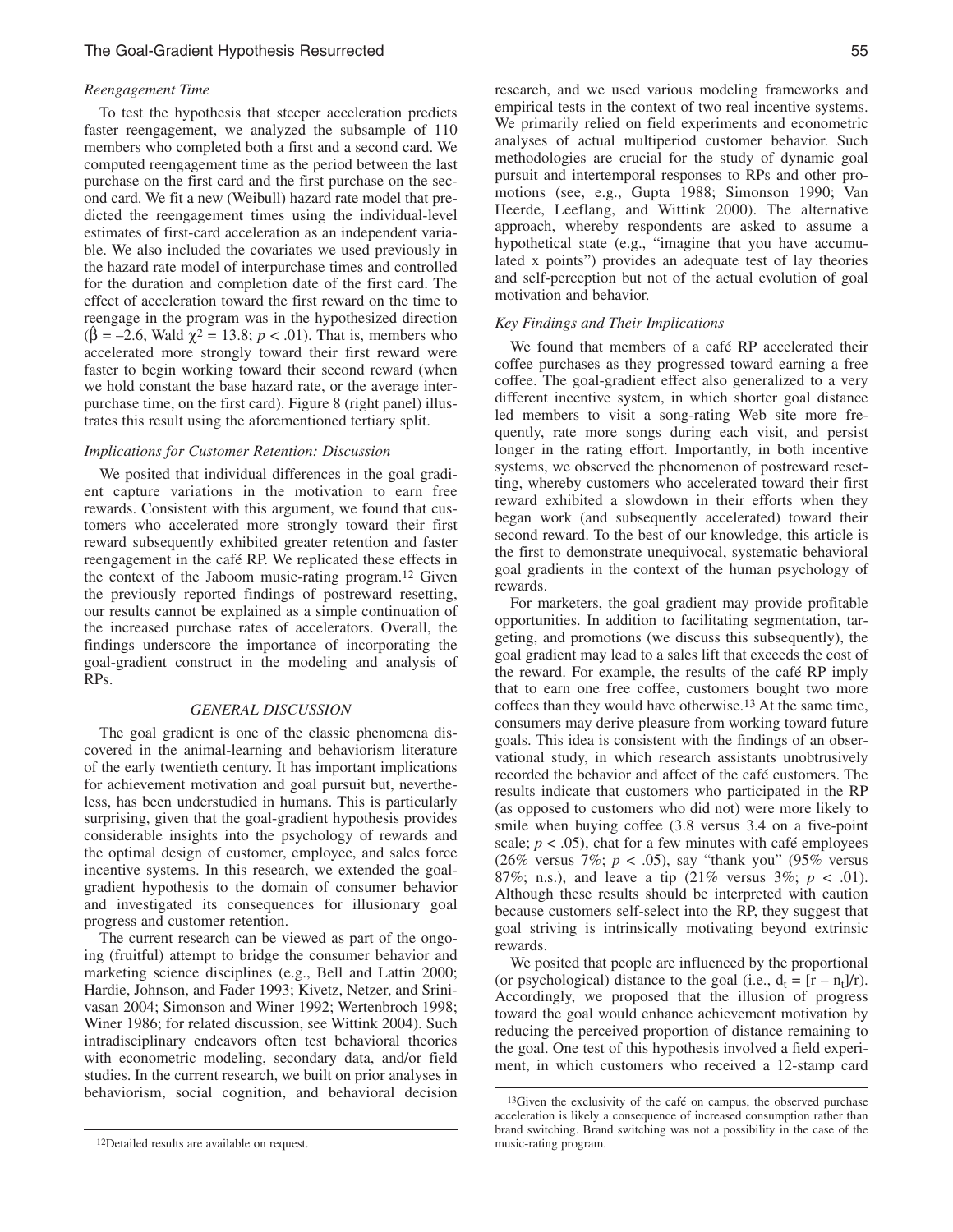with two preexisting bonus stamps completed the ten required coffee purchases faster than customers who received a regular 10-stamp card. It is noteworthy that the goal-gradient and illusionary goal progress effects can be captured by a mathematically equivalent GDM, in which effort depends on the proportion of original goal distance already accomplished (i.e.,  $d_t = n_t/r$ ). Further research could explore the impact of framing goal progress in terms of completed versus remaining effort.

The illusion of goal progress and its boundary conditions merit further research. Beyond its theoretical importance, this phenomenon has substantial managerial implications for the design of RPs and other incentive systems. Currently, many RPs award bonus points to new members (e.g., American Express Membership Rewards Program, Hyatt Gold Passport). Given the rich, complex structure of such programs, it is easy for managers to increase the point requirements of rewards by an amount equivalent to the bonus, effectively creating illusionary goal progress.

Consistent with the notion that a steeper goal gradient implies a greater drive to achieve the reward, we found that stronger accelerators reengaged in the program faster and were more likely to earn a second reward. Relatedly, failure to persist in the effort stream and fulfill the requirements was associated with weaker acceleration and even deceleration. The relationship between the goal gradient and retention was also evident in the finding that just after reward attainment (when goal distance regressed to 100%), customers exhibited a drop in activity (postreward resetting) and were also most likely to defect. These findings have important implications for customer segmentation and the design of marketing interventions aimed at reducing churn. For example, it is particularly important to communicate with and motivate customers immediately after they earn a reward.

*Extending the GDM*. Using a common measure of goal distance  $(d_t)$  and logit, hazard rate, and Tobit frameworks, the GDM captured three forms of goal gradients: increased persistence, rate, and quantity of effort closer to the reward threshold. These three goal gradients predict increases in the *recency* of the last transaction, the average *frequency* of all transactions, and the average *monetary value* of these transactions; thus, the goal-gradient and its modeling have important implications for the widely used RFM approach.

Given the robustness and generality of the GDM, we believe that it can be applied to a broad range of goal-based motivational systems, including more complex incentive systems. Further research can employ the GDM to account for consumer and employee behavior in sophisticated incentive systems, such as those that airlines, retailers, and sales organizations use; in such programs, r and  $n_t$  are often expressed in terms of miles, points, and dollars or units sold. Such incentive systems often use rich, complex structures that offer a multitude of different rewards at various requirement levels. Customers can exhibit goal gradients in various ways, including purchase timing and quantity acceleration and increased retention and lock-in. However, the goal-gradient effect may be more difficult to detect in such complex incentive systems for the following reasons: First, a priori, the researcher cannot identify (or observe) the consumer's goal. Second, the observed *ex post* goal (based on the actual reward redeemed) is self-selected by the con-

sumer, and thus it is difficult to draw causal inferences about differences in the behavior of consumers who redeem different rewards. Third, in the presence of multiple effort– reward combinations, the consumer's chosen goal may change during the program, thus complicating the investigation of the goal-gradient hypothesis. Finally, the issue of right censoring in observed behavior (compared with underlying motivation) that arises in the test of the music-rating quantity acceleration applies to complex RPs as well. This last problem can be solved with the Tobit version of the GDM. Despite the various challenges, we believe that capturing the goal gradient in more complex situations is a worthy endeavor, and the GDM can facilitate it.

*The implications of the goal gradient for promotion, pricing, and competition*. The goal-gradient effect has important implications, which merit further research, for key marketing variables. The findings suggest that goal proximity increases customers' responsiveness to credit-earning promotions and offers. For example, frequent flyers' willingness to purchase miles may increase closer to program goals. This hypothesis is consistent with the results of an unpublished study, in which we asked 329 respondents to imagine that they participated in a frequent-flyer program that offered a free domestic round-trip ticket for accumulating 25,000 miles. We told respondents that they had already accumulated either 13,000 or 23,000 miles (distant versus near goal, respectively; manipulated between subjects); we asked them to indicate whether they would agree to receive weekly marketing e-mails in return for 1000 bonus frequent-flyer miles. As we predicted, respondents in the near-reward condition were more likely than those in the distant-reward condition to accept the promotional offer (56% versus 38%,  $\chi^2 = 10.7$ ;  $p < .001$ ). Note that an increase in promotion sensitivity due to goal proximity could be attenuated when (1) the promotional effort is identical to the main program effort (e.g., "fly next week and earn triple miles") and (2) effort acceleration is subject to behavioral ceiling effects (e.g., frequent flyers cannot accelerate their flights beyond a certain point).

The goal-gradient effect has important implications for price sensitivity and competition. It suggests that the ownand cross-price elasticities of the RP sponsor are lower for members who are closer to the program's goals. Compared with nonmembers of the RP, members may be willing to pay a price premium or forgo convenience (e.g., purchase more expensive and/or layover flights), particularly when they near a program goal. In addition, the increased motivation to achieve RP goals may reduce competition and price wars by escalating customer lock-in and switching costs and enhancing consumption rates (i.e., expanding the category).

### *Conclusion*

Building on the behaviorist goal-gradient hypothesis, we proposed that people working toward future rewards would accelerate their effort as they near the reward goal. Based on a wide range of empirical and modeling approaches, the findings we report in this article provide converging evidence for the impact and importance of goal gradients in the human psychology of rewards. Not only do customers accelerate toward rewards (in terms of timing, quantity, and persistence of effort), but their acceleration also predicts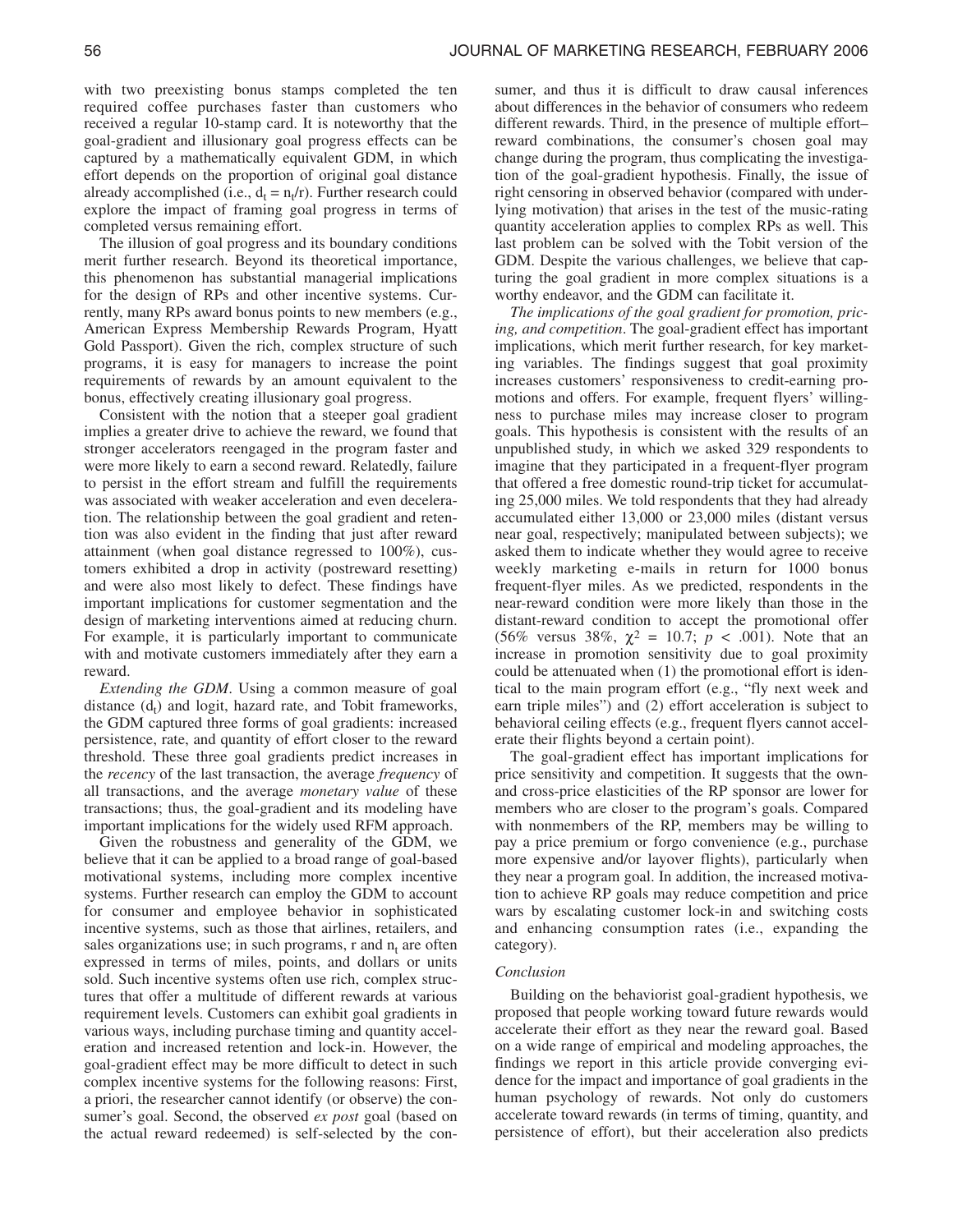loyalty and future engagement with similar goals. The GDM unifies these results and predicts the effect of illusionary goal progress. On the basis of this research, we propose that the goal gradient and its modeling have important theoretical and practical implications for achievement motivation and goal behavior and for incentive systems and marketing promotions.

# REFERENCES

- Anderson, Amos C. (1933), "Runway Time and the Goal Gradient," *Journal of Experimental Psychology*, 16 (5), 423–28.
- Atkinson, John W. (1957), "Motivational Determinants of Risk-Taking Behavior," *Psychological Review*, 64 (November), 359–72.
- Bell, David R. and James M. Lattin (2000), "Looking for Loss Aversion in Scanner Panel Data: The Confounding Effect of Price Response Heterogeneity," *Marketing Science*, 19 (2), 185–200.
- Breen, Richard (1996), "Regression Models: Censored, Sample-Selected or Truncated Data," Sage University Paper Series on Quantitative Applications in the Social Sciences No. 07-111. Thousand Oaks, CA: Sage Publications.
- Brown, Judson S. (1948), "Gradients of Approach and Avoidance Responses and Their Relation to Level of Motivation," *Journal of Comparative and Physiological Psychology*, 41 (6), 450–65.
- Carver, Charles S. and Michael F. Scheier (1990), "Origins and Functions of Positive and Negative Affect: A Control-Process View," *Psychological Review*, 97 (1), 19–35.
- Cox, D.R. (1972), "Regression Models and Life Tables," *Journal of the Royal Statistical Society, Series B*, 34 (2), 187–220.
- Deighton, John A. (2000), "Frequency Programs in Service Industries," in *Handbook of Services Marketing and Management*, Dawn Iacobucci and Teresa A. Swartz, eds. Thousand Oaks, CA: Sage Publications, 401–402.
- Dowling, Grahame R. and Mark Uncles (1997), "Do Customer Loyalty Programs Really Work?" *Sloan Management Review*, 38 (4), 71–82.
- Fishbach, Ayelet and Ravi Dhar (2005), "Goals as Excuses or Guides: The Liberating Effect of Perceived Goal Progress on Choice," *Journal of Consumer Research*, 32 (December), 370–77.
- Fisher, Ronald A. and Frank Yates (1957), *Statistical Tables for Biological, Agricultural and Medical Research*, 5th ed. New York: Hafner.
- Förster, Jens, E. Tory Higgins, and Lorraine C. Idson (1998), "Approach and Avoidance Strength During Goal Attainment: Regulatory Focus and the 'Goal Looms Larger' Effect," *Journal of Personality and Social Psychology*, 75 (5), 1115–31.
- Gupta, Sunil (1988), "Impact of Sales Promotions on When, What, and How Much to Buy," *Journal of Marketing Research*, 25 (November), 342–55.
- (1991), "Stochastic Models of Interpurchase Time with Time-Dependent Covariates," *Journal of Marketing Research*, 28 (February), 1–15.
- Hardie, Bruce, Eric J. Johnson, and Peter Fader (1993), "Modeling Loss Aversion and Reference Dependence Effects on Brand Choice," *Marketing Science*, 12 (4), 378–94.
- Heath, Chip, Richard P. Larrick, and George Wu (1999), "Goals as Reference Points," *Cognitive Psychology*, 38 (1), 79–109.
- Heilizer, Fred (1977), "A Review of Theory and Research on the Assumptions of Miller's Response Competitions Models: Response Gradients," *The Journal of General Psychology*, 97 (1), 17–71.
- Helsen, Kristiaan and David C. Schmittlein (1993), "Analyzing Duration Times in Marketing: Evidence for the Effectiveness of Hazard Rate Models," *Marketing Science*, 12 (4), 395–414.
- Herrnstein, Richard J. and Drazen Prelec (1991), "Melioration: A Theory of Distributed Choice," *Journal of Economic Perspectives*, 5 (Summer), 137–56.
- Hsee, Christopher K., Frank Yu, and Joe Zhang (2003), "Medium Maximization," *Journal of Consumer Research*, 30 (1), 1–14.
- Huber, Joel, John W. Payne, and Christopher P. Puto (1982), "Adding Asymmetrically Dominated Alternatives: Violations of Regularity and the Similarity Hypothesis," *Journal of Consumer Research*, 9 (June), 90–98.
- Hull, Clark L. (1932), "The Goal-Gradient Hypothesis and Maze Learning," *Psychological Review*, 39 (1), 25–43.
- ——— (1934), "The Rats' Speed of Locomotion Gradient in the Approach to Food," *Journal of Comparative Psychology*, 17 (3), 393–422.
- Kahneman, Daniel and Amos Tversky (1979), "Prospect Theory: An Analysis of Decision Under Risk," *Econometrika*, 47 (2), 263–92.
- Kamakura, Wagner A. and Gary J. Russell (1989), "A Probabilistic Choice Model for Market Segmentation and Elasticity Structure," *Journal of Marketing Research*, 26 (November), 379–90.
- Kivetz, Ran (2000), "Preferences Towards Streams of Efforts for Future Rewards: Understanding Frequency Programs," doctoral dissertation, Graduate School of Business, Stanford University. (2003), "The Effects of Effort and Intrinsic Motivation on
- Risky Choice," *Marketing Science*, 22 (4), 477–502.
- Oded Netzer, and V. Srinivasan (2004), "Alternative Models for Capturing the Compromise Effect," *Journal of Marketing Research*, 41 (August), 237–57.
- and Itamar Simonson (2003), "The Idiosyncratic Fit Heuristic: Effort Advantage as a Determinant of Consumer Response to Loyalty Programs," *Journal of Marketing Research*, 40 (November), 454–67.
- Lal, Rajiv and David E. Bell (2003), "The Impact of Frequent Shopper Programs in Grocery Retailing," *Qualitative Marketing and Economics*, 1 (2), 179–202.
- Lewin, Kurt (1951), "Behavior and Development as a Function of the Total Situation," in *Field Theory in Social Science: Selected Theoretical Papers*, Dorwin Cartwright, ed. Oxford: Harpers.
- Lewis, Michael (2004), "The Influence of Loyalty Programs and Short-Term Promotions on Customer Retention," *Journal of Marketing Research*, 41 (August), 281–92.
- Miller, Neal E. (1944), "Experimental Studies of Conflict," in *Personality and the Behavior Disorders*, Vol. 1, J. Hunt, ed. Oxford: Ronald Press, 431–65.
- Payne, John R., James R Bettman, and Eric J. Johnson (1992), "Behavioral Decision Research: A Constructive Processing Perspective," *Annual Review of Psychology*, 43, 87–131.
- Seetharaman, P.B. and Pradeep K. Chintagunta (2003), "The Proportional Hazard Model for Purchase Timing: A Comparison of Alternative Specifications," *Journal of Business and Economic Statistics*, 21 (3), 368–82.
- Sharp, Byron and Anne Sharp (1997), "Loyalty Programs and Their Impact on Repeat-Purchase Loyalty Patterns," *International Journal of Research in Marketing*, 14 (5), 473–86.
- Simonson, Itamar (1990), "The Effect of Purchase Quantity and Timing on Variety-Seeking Behavior," *Journal of Marketing Research*, 27 (May), 150–62.
- and Amos Tversky (1992), "Choice in Context: Tradeoff Contrast and Extremeness Aversion," *Journal of Marketing Research*, 29 (August), 281–95.
- and Russell S. Winer (1992), "The Influence of Purchase Quantity and Display Format on Consumer Preference," *Journal of Consumer Research*, 19 (1), 133–38.
- Soman, Dilip and Mengze Shi (2003), "Virtual Progress: The Effect of Path Characteristics on Perceptions of Progress and Choice," *Management Science*, 49 (9), 1129–51.
- Stevens, S. (1957), "On the Psychophysical Law," *Psychological Review*, 64 (3), 153–81.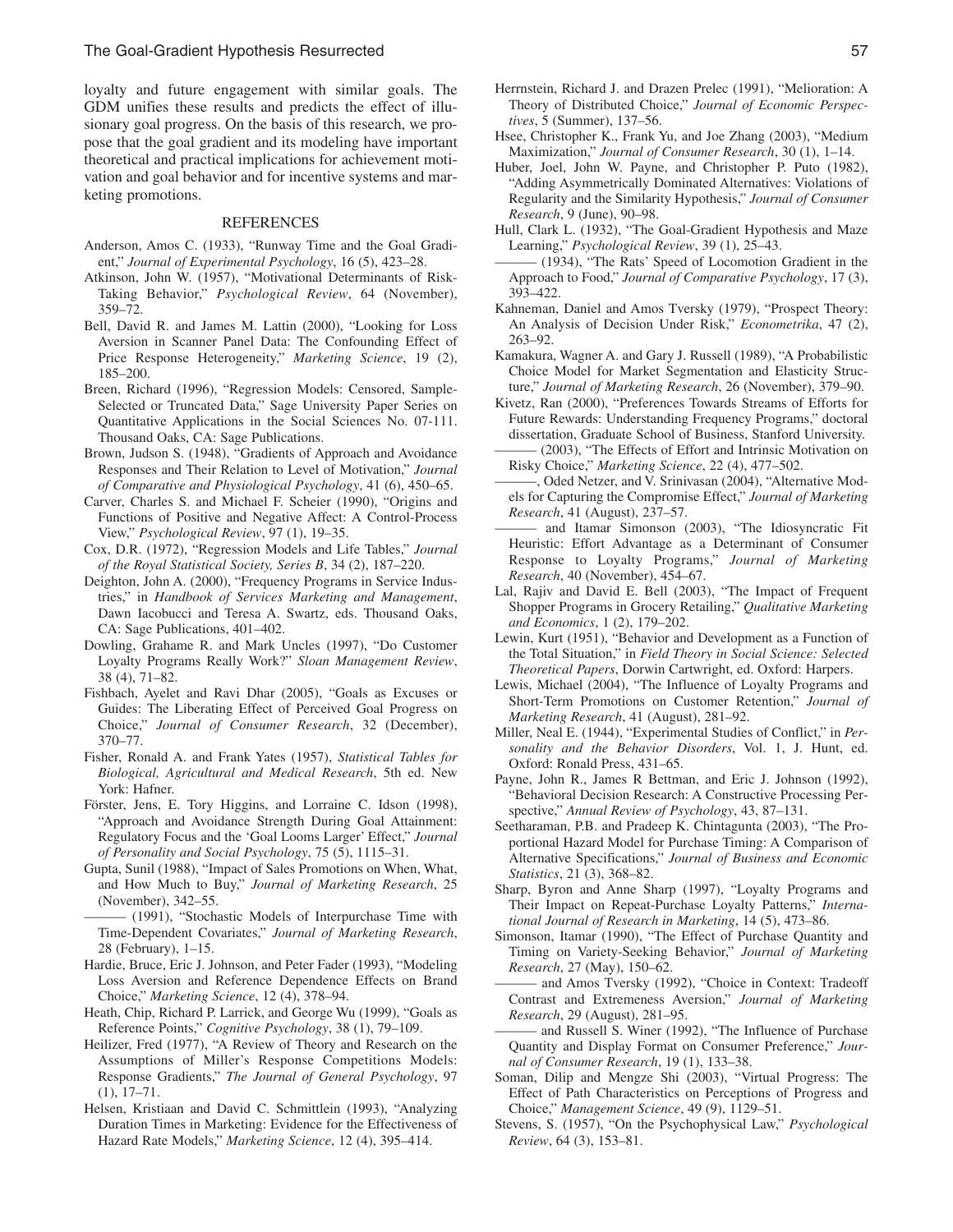- Thaler, Richard (1980), "Toward a Positive Theory of Consumer Choice," *Journal of Economic Behavior and Organization*, 1 (March), 39–60.
- Tobin, James (1958), "Liquidity Preference as Behavior Towards Risk," *The Review of Economic Studies*, 25 (1), 65–86.
- Trope, Yaacov and Nira Liberman (2003), "Temporal Construal," *Psychological Review*, 110 (3), 40 3–421.
- Van Heerde, Harald J., Peter S.H. Leeflang, and Dick R. Wittink (2000), "The Estimation of Pre- and Postpromotion Dips with Store-Level Scanner Data," *Journal of Marketing Research*, 37 (August), 383–95.
- Wertenbroch, Klaus (1998), "Consumption Self-Control by Rationing Purchase Quantities of Virtue and Vice," *Marketing Science*, 17 (4), 317–37.
- Winer, Russell S. (1986), "A Reference Price Model of Demand for Frequently Purchased Products," *Journal of Consumer Research*, 13 (September), 250–56.
- (1999), "Experimentation in the 21st Century: The Importance of External Validity," *Journal of the Academy of Marketing Science*, 27 (3), 349–58.
- Wittink, Dick R. (2004) "*Journal of Marketing Research*: 2 Ps," *Journal of Marketing Research*, 41 (February), 1–6.